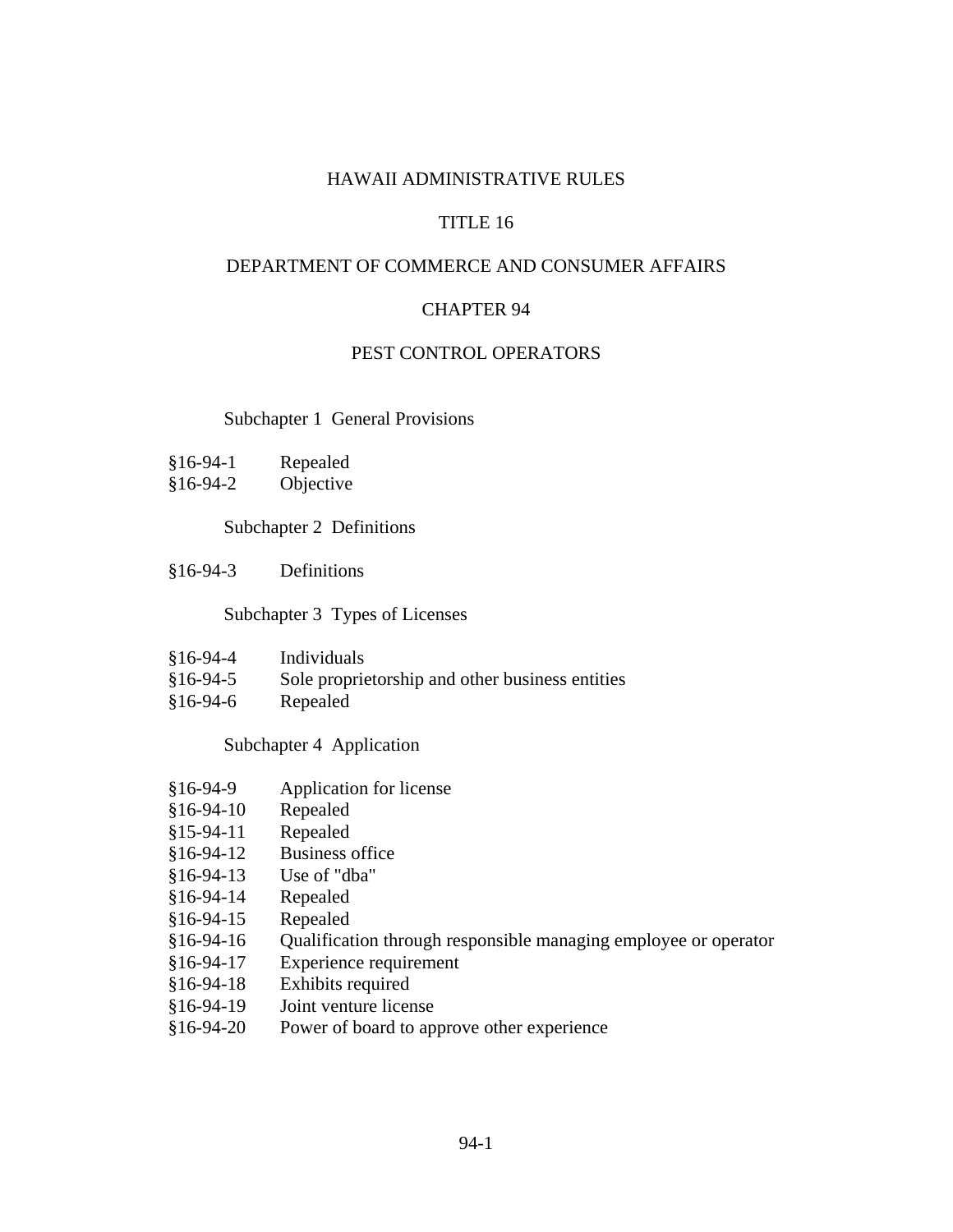## §16-94-21 Power of board to accept equivalent knowledge

### Subchapter 5 Responsible Managing Employee

- §16-94-23 Repealed
- §16-94-24 Repealed
- §16-94-25 Responsible managing employee (RME)
- §16-94-25.1 Change of employment
- §16-94-25.5 Record keeping
- §16-94-26 License nontransferable
- §16-94-26.1 Revocation, suspension, and refusal to renew license of principal RME

### Subchapter 6 Pest Control Field Representative

- §16-94-27 Repealed
- §16-94-28 Repealed
- §16-94-29 Repealed
- §16-94-30 Repealed
- §16-94-31 Repealed
- §16-94-32 Pest control field representative

## Subchapter 7 Examination for Individual License

- §16-94-35 Examination
- §16-94-35.1 Examination not required
- §16-94-36 Reexamination
- §16-94-37 Filing deadline

## Subchapter 8 License Renewal

§16-94-40 License renewal

## Subchapter 9 Repealed

| $$16-94-44$ | Repealed |
|-------------|----------|
| $§16-94-45$ | Repealed |
| $$16-94-46$ | Repealed |

- 
- §16-94-47 Repealed
- §16-94-48 Repealed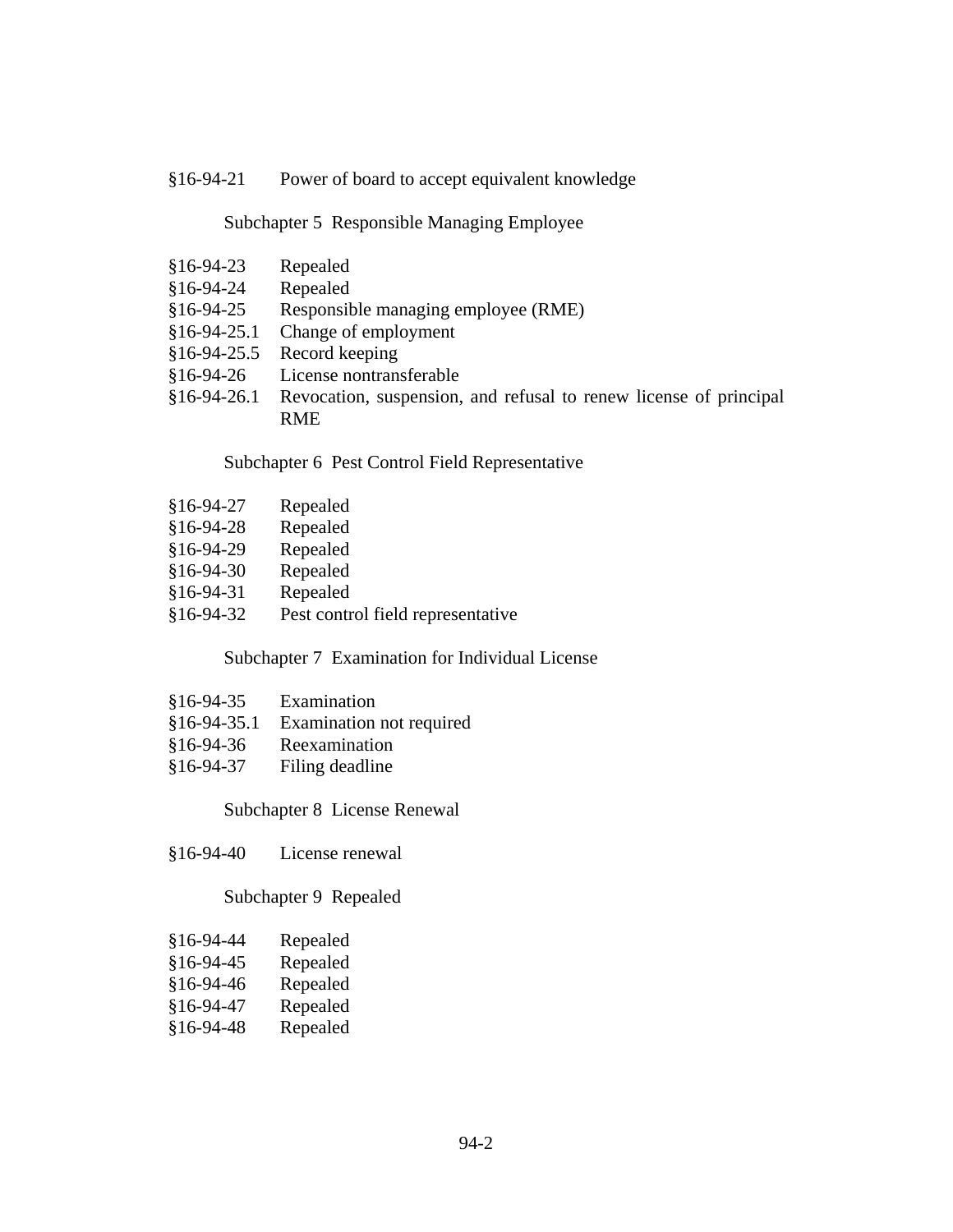## Subchapter 10 Insurance

§16-94-49 Insurance

Subchapter 11 Repealed

| $$16-94-53$ | Repealed |
|-------------|----------|
| §16-94-54   | Repealed |
| $$16-94-55$ | Repealed |
| $$16-94-56$ | Repealed |
| §16-94-57   | Repealed |
| $$16-94-58$ | Repealed |
| §16-94-59   | Repealed |
| $$16-94-60$ | Repealed |

## Subchapter 12 General Pest Control Regulations (Household Pests)

- §16-94-64 Repealed §16-94-65 Repealed
- §16-94-66 General pest control

Subchapter 13 Termite Control Regulations

| $$16-94-70$ | Termite control           |
|-------------|---------------------------|
| $§16-94-71$ | Recommendation            |
| $§16-94-72$ | Control service agreement |

Subchapter 14 Repealed

§16-94-76 Repealed

## Subchapter 15 Advertisement

- §16-94-80 Guaranty; guarantee; guaranteed
- §16-94-81 Termite-proof
- §16-94-82 Free inspection; free inspection report
- §16-94-83 Bond; bonded
- §16-94-84 Government approved
- §16-94-85 Identification of company vehicles
- §16-94-86 Advertising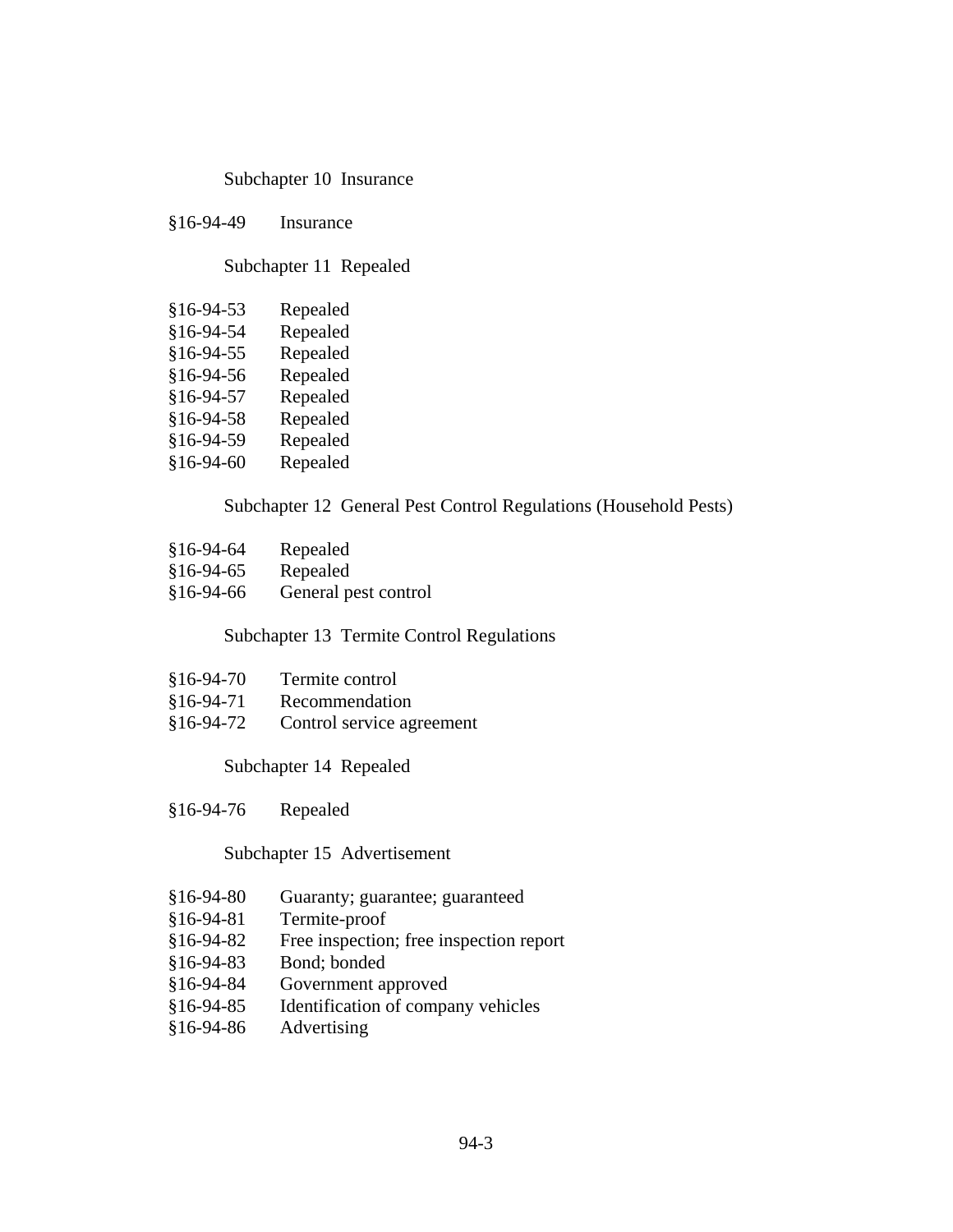## Subchapter 16 Severability

#### §16-94-90 Severability

Subchapter 17 Practice and Procedure

§16-94-94 Administrative practice and procedure

### SUBCHAPTER 1

#### GENERAL PROVISIONS

§16-94-1 Repealed. [R 9/9/85]

§16-94-2 Objective. This chapter is intended to clarify and implement chapter 460J, Hawaii Revised Statutes, to the end that the provisions thereunder may be best effectuated and the public interest most effectively served. [Eff 10/12/74; am and ren §16-94-2, 6/22/81; am and comp 9/9/85; comp 10/16/95; comp 9/1/05] (Auth: HRS §460J-3) (Imp: HRS §460J-3)

## SUBCHAPTER 2

#### DEFINITIONS

§16-94-3 Definitions. As used in this chapter:

"Board" means the pest control board.

"Direct management of the pest control business" means the direct supervision of the pest control project undertaken by the licensee, the control of technical and administrative decisions, personnel management, the review of pest control contracts, and enforcing compliance with all laws and rules affecting the pest control business.

"Person" means an individual, firm, partnership, corporation, joint venture, and any other association of natural persons.

"Pest control field representative" means any individual who is licensed by the board to secure pest control work, identify infestations, make inspections, submit bids, or sign contracts on behalf of a licensed operator.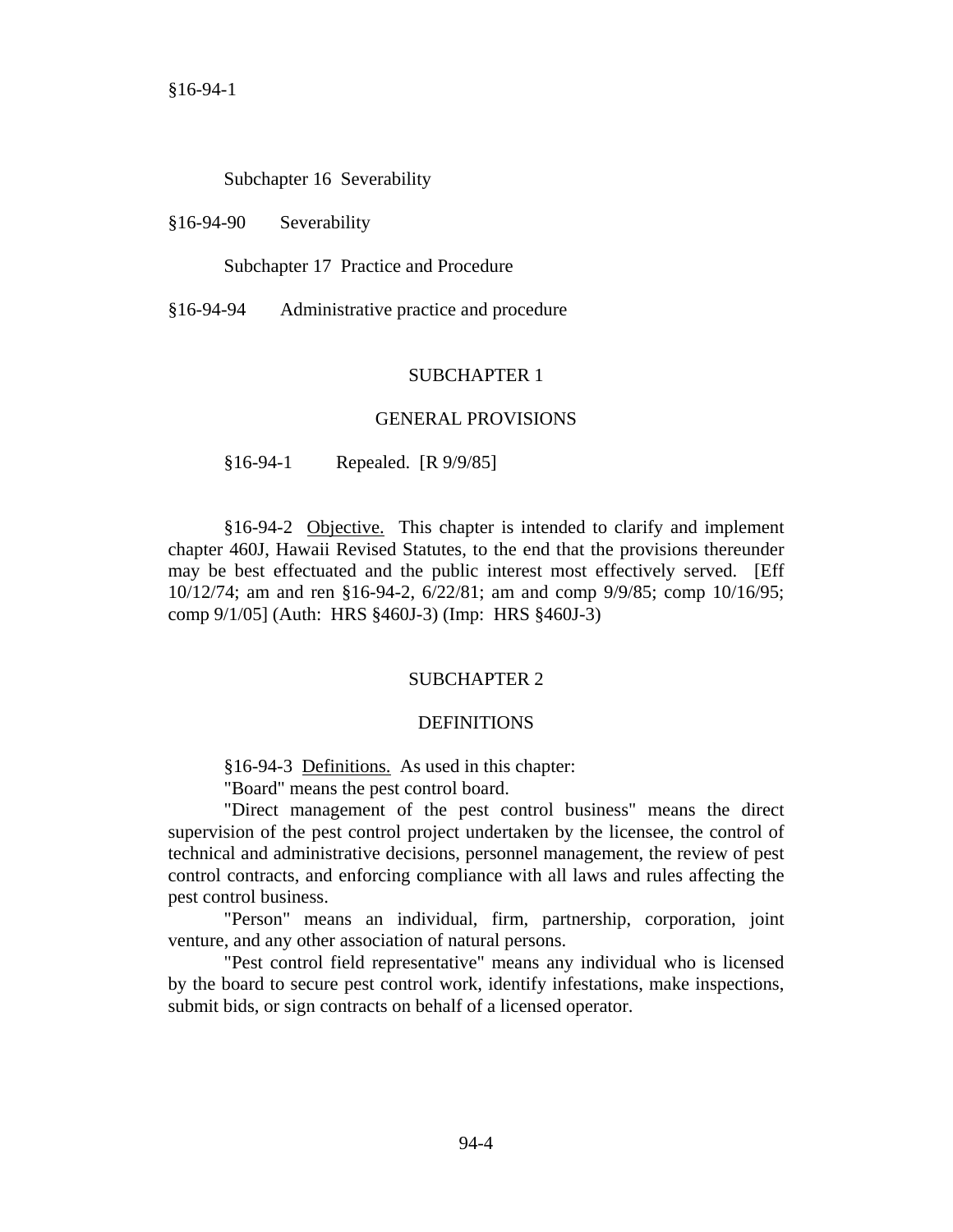"Pesticide" means any substance or mixture of substances intended for preventing, destroying, repelling, or mitigating any pest.

"Principal responsible managing employee" or "Principal RME" means the RME through which the business license is maintained.

"Responsible managing employee" or "RME" means the individual responsible for the direct management of the pest control business of the licensee. [Eff 10/12/74; am and ren §16-94-3, 6/22/81; am and comp 9/9/85; am and comp 10/16/95; am and comp 9/1/05] (Auth: HRS §460J-3) (Imp: HRS §460J-1)

## SUBCHAPTER 3

### TYPES OF LICENSES

§16-94-4 Individuals. The board shall issue the following types of licenses:

- (1) Pest control operator, branch 1;
- (2) Pest control operator, branch 2;
- (3) Pest control operator, branch 3;
- (4) RME, branches 1, 2, and 3; and
- (5) Pest control field representative, branches 1, 2, and 3. [Eff 10/12/74; am and ren §16-94-4, 6/22/81; am and comp 9/9/85; am and comp 10/16/95; comp 9/1/05] (Auth: HRS §460J-3) (Imp: HRS §460J-12)

§16-94-5 Sole proprietorship and other business entities. The board shall issue licenses for sole proprietorship, partnership, corporation, joint venture, limited liability corporation, limited liability partnership and any other business entity duly registered and in good standing with the business registration division for categories falling under section 16-94-4(1), (2), and (3). [Eff  $10/12/74$ ; am and ren §16-94-5, 6/22/81; am and comp 9/9/85; comp 10/16/95; am and comp 9/1/05] (Auth: HRS §460J-3) (Imp: HRS §460J-12)

§16-94-6 Repealed. [R 9/9/85]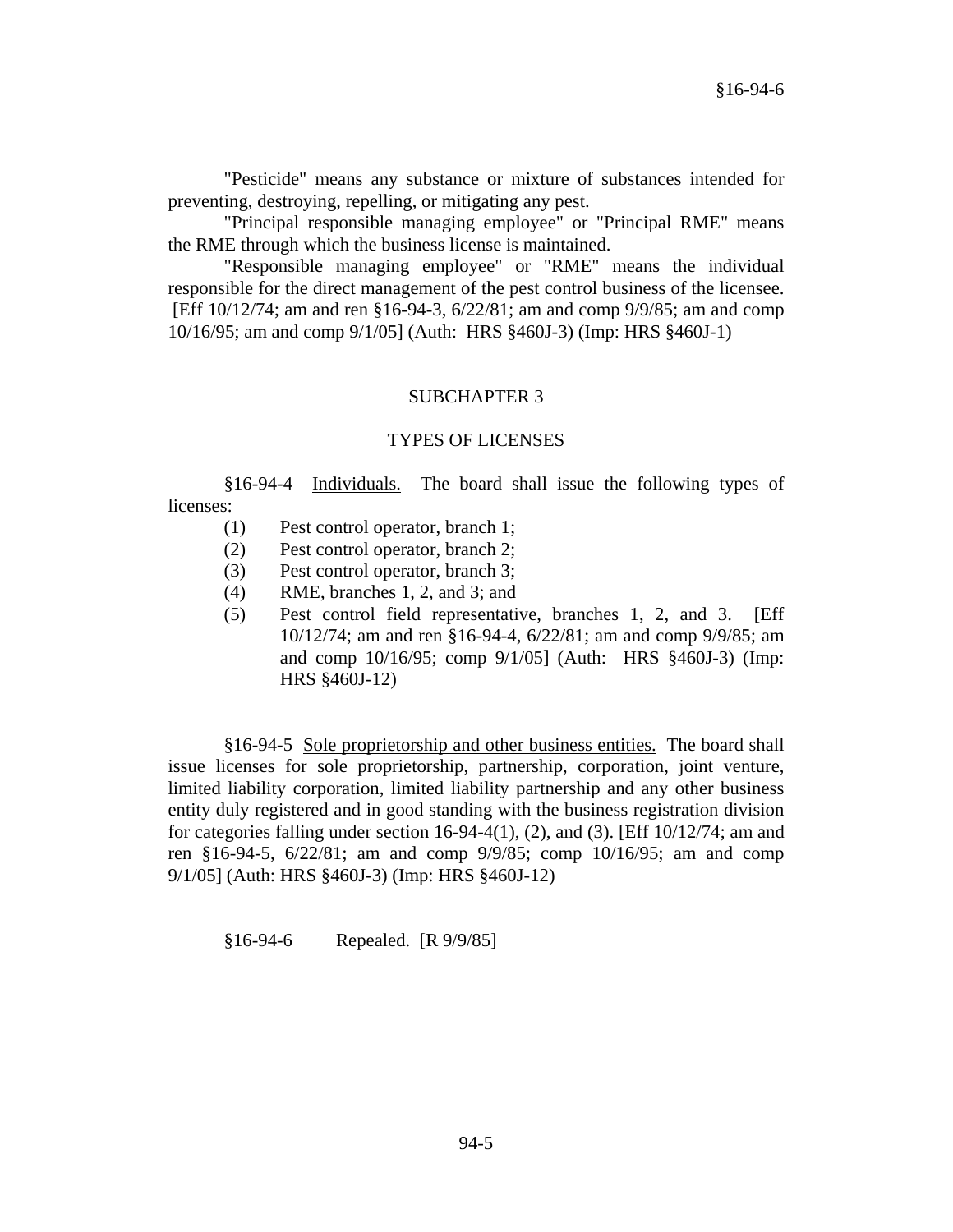### SUBCHAPTER 4

### APPLICATION

§16-94-9 Application for license. Applications for licenses shall be filed on a form prescribed by the board, accompanied by the fee which shall be nonrefundable. [Eff 10/12/74; am and ren §16-94-9, 6/22/81; am and comp 9/9/85; comp 10/16/95; comp 9/1/05] (Auth: HRS §460J-9) (Imp: HRS §460J-9)

§16-94-10 Repealed. [R 9/9/85]

§16-94-11 Repealed. [R 9/9/85]

§16-94-12 Business office. The place of business shall be located in a zone approved by the political subdivision for operation of the business and shall be a permanent place of business within the State where the pest control entity, pest control operator, or RME may be served notice and legal process. For purposes of this section, "permanent place of business" means a physical address, not a post office box number. The place of business shall require approval of the board. [Eff 10/12/74; am and ren §16-94-12, 6/22/81; am and comp 9/9/85; comp 10/16/95; am and comp 9/1/05] (Auth: HRS §460J-11) (Imp: HRS §460J-11)

§16-94-13 Use of "dba". Use of a trade name or "dba" by a pest control operator shall have been previously registered with the department's business registration division and shall be filed with and approved by the board. [Eff 10/12/74; am and ren §16-94-13, 6/22/81; am and comp 9/9/85; comp 10/16/95; am and comp 9/1/05] (Auth: HRS §460J-3) (Imp: HRS §460J-3)

§16-94-14 Repealed. [R 9/9/85]

§16-94-15 Repealed. [R 9/9/85]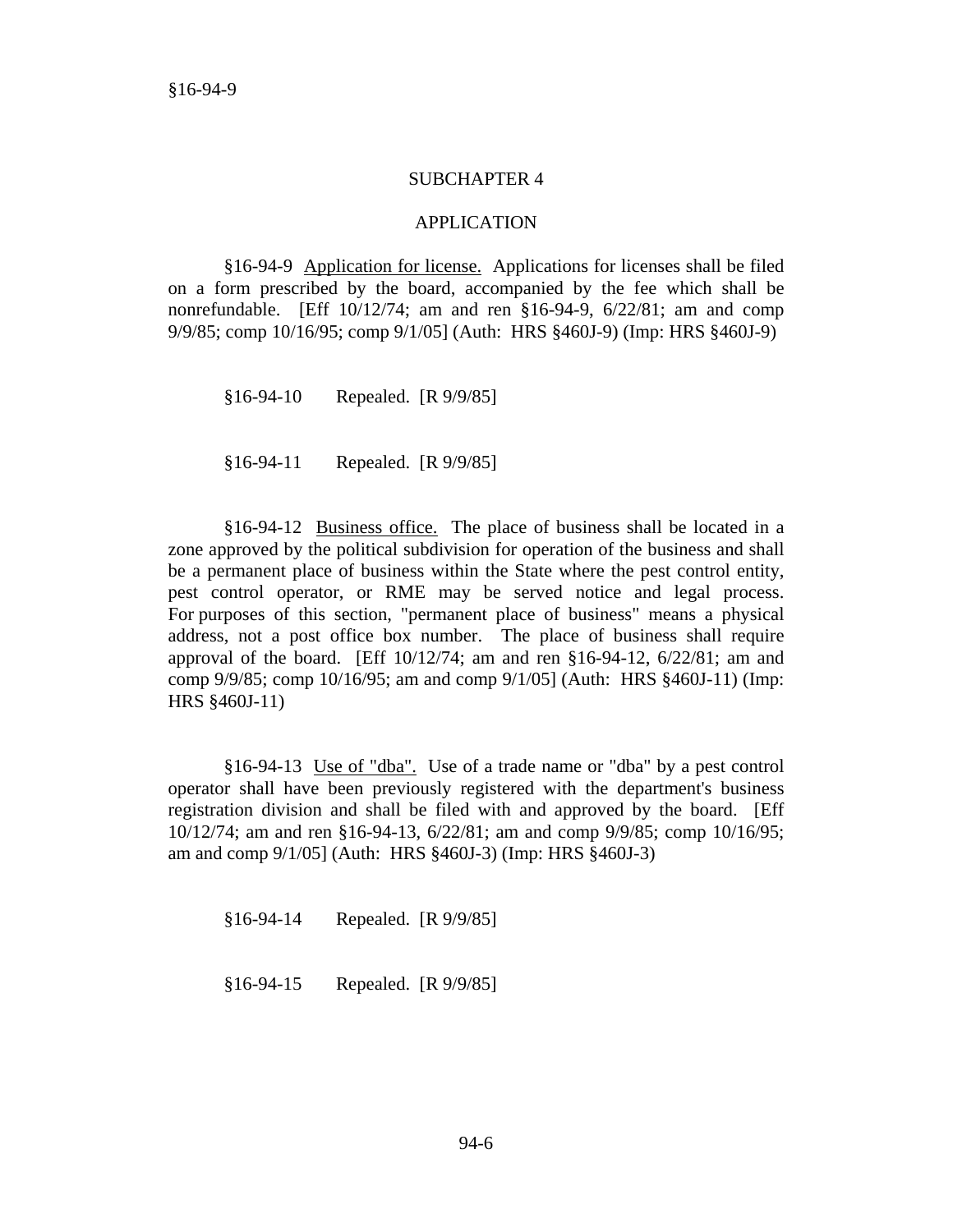§16-94-16 Qualification through responsible managing employee or operator. Sole proprietorships, partnerships, corporations, joint ventures, limited liability companies, limited liability partnerships and any other business entities duly registered and in good standing with the business registration division shall qualify through a responsible managing employee (RME) or operator. [Eff 10/12/74; am and ren §16-94-16, 6/22/81; am and comp 9/9/85; comp 10/16/95; am and comp 9/1/05] (Auth: HRS §460J-6) (Imp: HRS §460J-8)

§16-94-17 Experience requirement. (a) An applicant for an individual operator license or responsible managing employee license, or both, shall have had the following experience:

- (1) At least one year of specialized field experience as a certified commercial applicator within the past four years immediately preceding the filing of an application in the branch in which the license is sought;
- (2) At least one year of on-site field supervision actively directing pest control projects whether applying for more than one branch;
- (3) At least one hundred jobs as an applicator in the specific branch during the one-year specialized field experience period provided that if restricted use chemicals are used, the applicant shall have been the certified applicator of record and shall verify at minimum, the following:
	- (A) Branch 1: One hundred jobs of chemical application consisting of structural fumigation;
	- (B) Branch 2:

One hundred jobs of chemical and non-chemical applications consisting of one or more of the following formulations: liquids, foams, dusts, gels, aerosols, baits, and granules; provided that not more than fifty jobs shall consist of monitoring, baiting, or non-chemical methods;

(C) Branch 3:

One hundred jobs of chemical and non-chemical applications consisting of one or more of the following formulations: liquids, foams, dusts, gels, aerosols, baits, and granules; provided that not more than fifty jobs shall consist of monitoring, baiting, or non-chemical methods.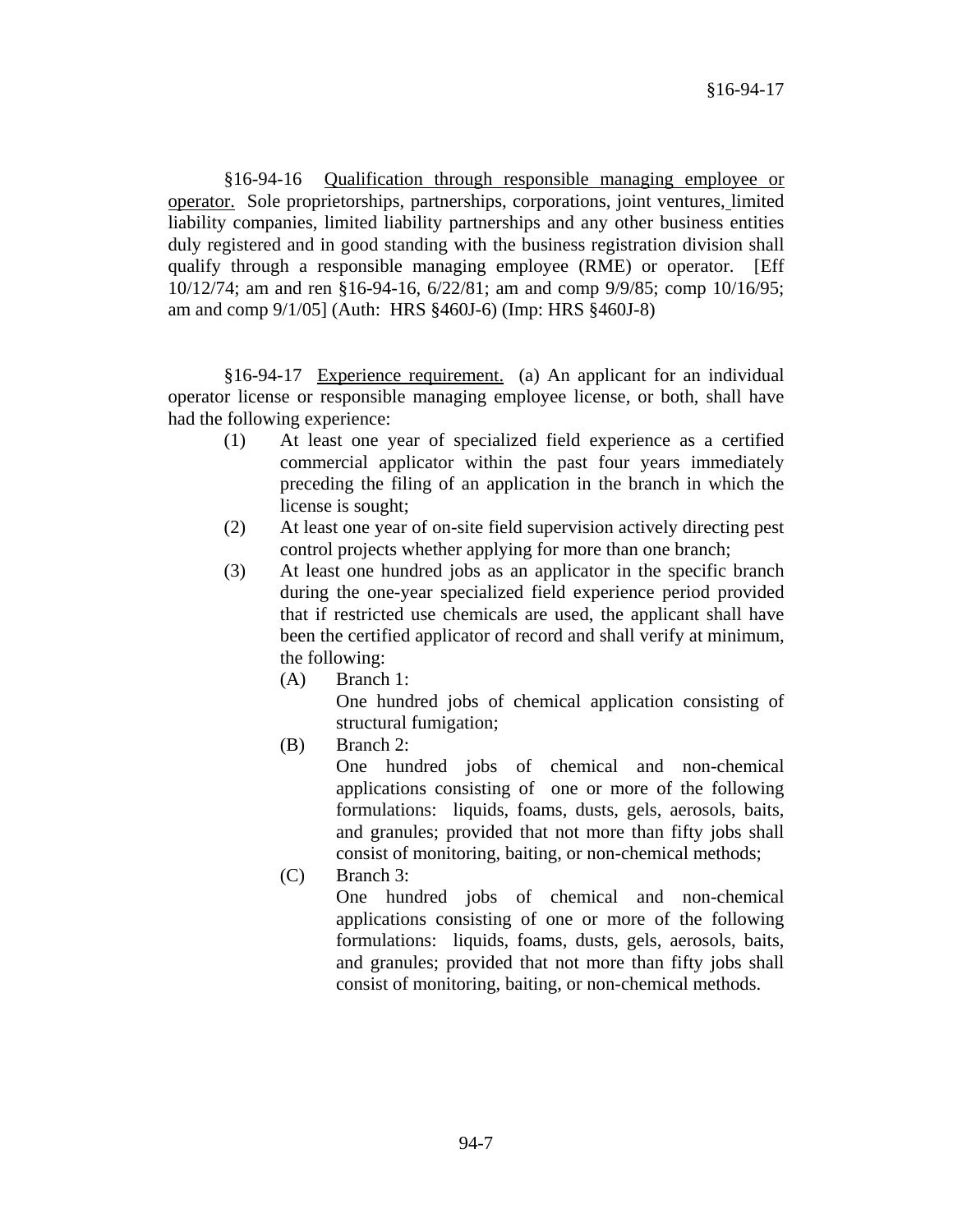- (4) Branch 1 (Fumigation). The purpose of fumigation training is to impart the pest control operator or RME with sufficient theoretical and practical knowledge to enable the person to recommend and perform fumigations, inspections, pest identifications, and estimations, to diagram sites for the purpose of calculating volume of the structure, and to properly communicate this to consumers. Valid experience for a branch 1 pest control operator and branch 1 RME shall include but not be limited to:
	- (A) Inspecting sites and writing inspection reports;
	- (B) Identifying pests;
	- (C) Understanding labels and applying pesticides;
	- (D) Fumigating structures;
	- (E) Taking readings using electronic and manual fumigation reading equipment;
	- (F) Calculating application rates of the fumigants and the warning agents;
	- (G) Diagramming existing structure and calculating volume;
	- (H) Preparing fumigation sites; and
	- (I) Clearing the structure to insure safe re-entry.
- (5) Branch 2 (General Pest). The purpose of general pest control training is to impart the pest control operator or RME with sufficient theoretical and practical knowledge to enable the person to recommend and perform pest control work, inspections, pest identifications, and estimations, to diagram sites as appropriate to make written recommendations for implementing a pest management program for household pests. Valid experience for a branch 2 pest control operator and branch 2 RME shall include but not be limited to:
	- (A) Inspecting sites and writing inspection reports;
	- (B) Identifying pests;
	- (C) Understanding labels and applying pesticides;
	- (D) Diagramming sites, and existing structures;
	- (E) Applying pesticides including baits, and using nonchemical methods; and
	- (F) Calibrating equipment.
- (6) Branch 3 (Termite). The purpose of termite training is to impart the pest control operator or RME with sufficient theoretical and practical knowledge to enable the person to recommend and perform termite work, inspections and estimations, and to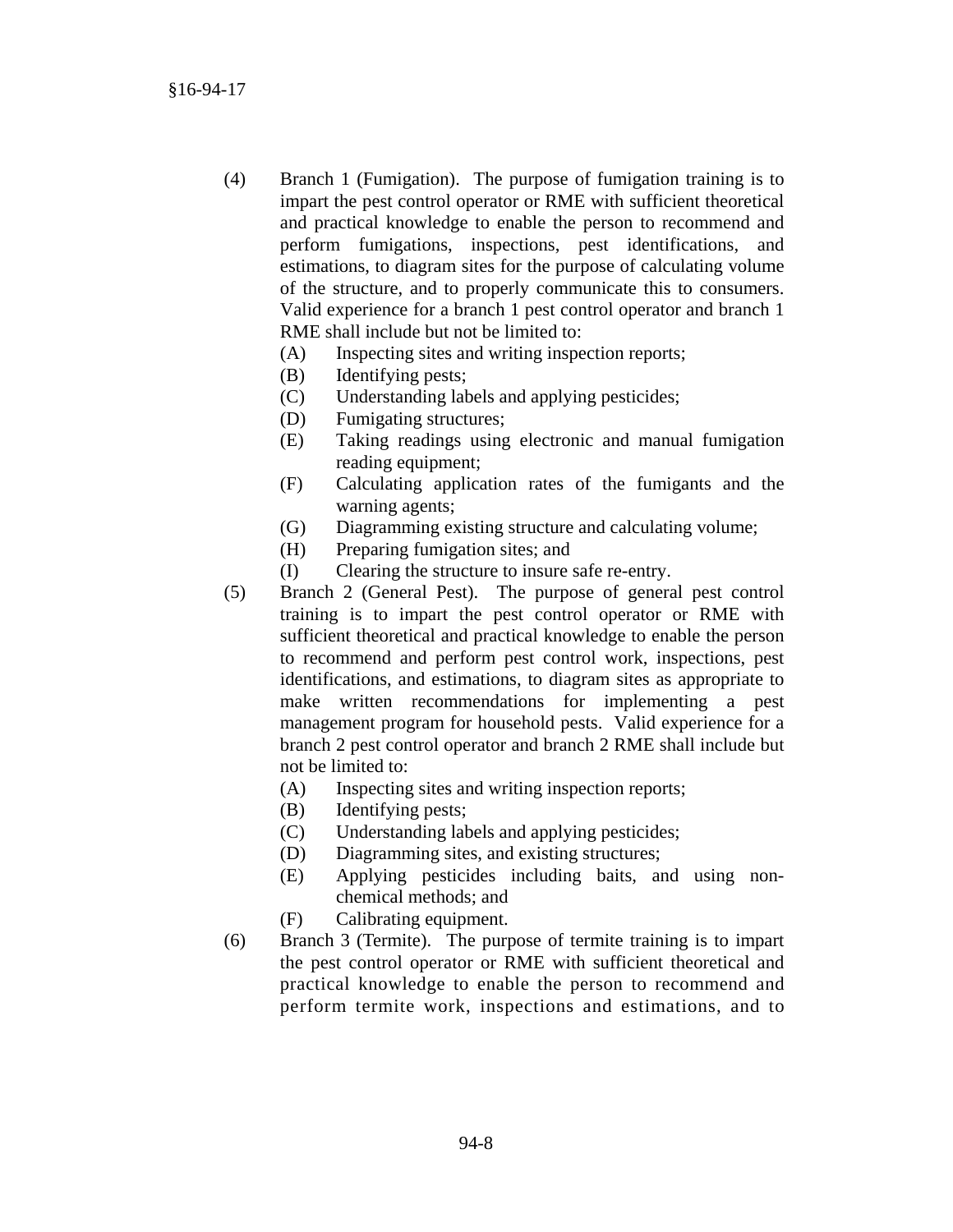diagram foundations of structures and areas inspected and to identify conducive conditions to provide written and visual documentation of inspection findings. Valid experience for a branch 3 pest control operator and branch 3 RME shall include but not be limited to:

- (A) Inspecting sites and writing inspection reports;
- (B) Identifying pests;
- (C) Understanding labels and applying pesticides;
- (D) Diagramming foundations of structures and portions of the structure inspected;
- (E) Applying pesticides including baits, and using nonchemical methods;
- (F) Calibrating equipment;
- (G) Performing pre-construction and post-construction treatments using chemical and non-chemical methods; and
- (4) Performing remedial treatments for the control of subterranean and drywood termites found in Hawaii.

Fumigation for termites shall not be considered valid experience for branch 3.

(7) Certification, under the Hawaii pesticides law by the state department of agriculture as a commercial applicator in the branch for which application is made, shall be held for at least one year prior to the submission of the application. The applicant shall submit proof of a valid, current certification with the application. If an applicant has been certified for less than one year, then the applicant may demonstrate equivalent experience, indicating that the applicant is familiar with the pests and the use of pesticides under the same or similar conditions prevailing in this State.

(b) An applicant for a pest control field representative license shall have at least sixty hours of training and field experience under the supervision of a licensed pest control operator.

- (1) The sixty hours of training for each respective branch shall be comprised of any combination of listed training provided the applicant obtains no fewer than the minimum number of hours in each of the following categories:
	- (A) Branch 1 (Fumigation). The purpose of fumigation training is to impart the pest control field representative with sufficient theoretical and practical knowledge to enable the person to recommend and perform fumigations,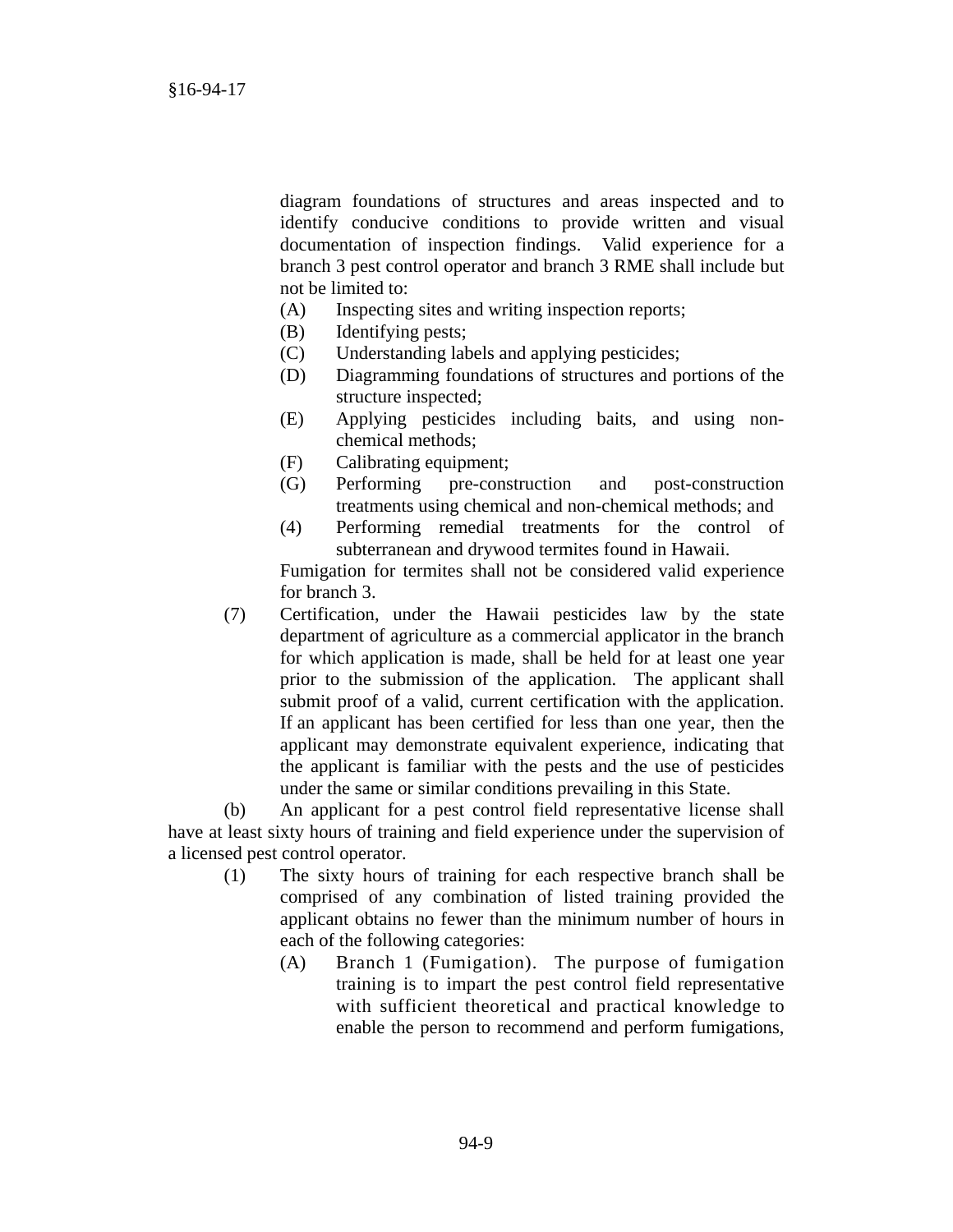inspections, pest identifications, and estimations, to diagram sites for the purpose of calculating volume of the structure, and to properly communicate this to consumers.

|     | (i)     | Inspecting sites and writing inspection                      |
|-----|---------|--------------------------------------------------------------|
|     |         |                                                              |
|     | (ii)    |                                                              |
|     | (iii)   |                                                              |
|     | (iv)    |                                                              |
|     | (v)     | Taking readings using electronic and manual                  |
|     |         | fumigation reading equipment3 hours                          |
|     | (vi)    | Calculating application rates of the fumigants               |
|     |         |                                                              |
|     | (vii)   | Diagramming existing structure and                           |
|     |         |                                                              |
|     | (viii)  |                                                              |
|     | (ix)    | Clearing the structure to insure safe                        |
|     |         |                                                              |
| (B) |         | Branch 2 (General Pest). The purpose of general pest         |
|     |         | control training is to impart the pest control field         |
|     |         | representative with sufficient theoretical and practical     |
|     |         | knowledge to enable the person to recommend and perform      |
|     |         | pest control work, inspections, pest identifications, and    |
|     |         | estimations, and to diagram sites as appropriate to make     |
|     | written | recommendations<br>for<br>implementing<br>a pest             |
|     |         | management program for household pests.                      |
|     | (i)     | Inspecting sites and writing inspection                      |
|     |         |                                                              |
|     | (ii)    |                                                              |
|     | (iii)   |                                                              |
|     | (iv)    | Diagramming sites and existing structures  5 hours           |
|     | (v)     | Applying pesticides including baits, and                     |
|     |         |                                                              |
|     | (vi)    |                                                              |
| (C) |         | Branch 3 (Termite). The purpose of termite training is to    |
|     |         | impart the pest control field representative with sufficient |
|     |         | theoretical and practical knowledge to enable the person to  |
|     |         | recommend and perform termite work, inspections,             |
|     |         | estimations, and to diagram foundations of structures and    |

areas inspected and to identify conducive conditions to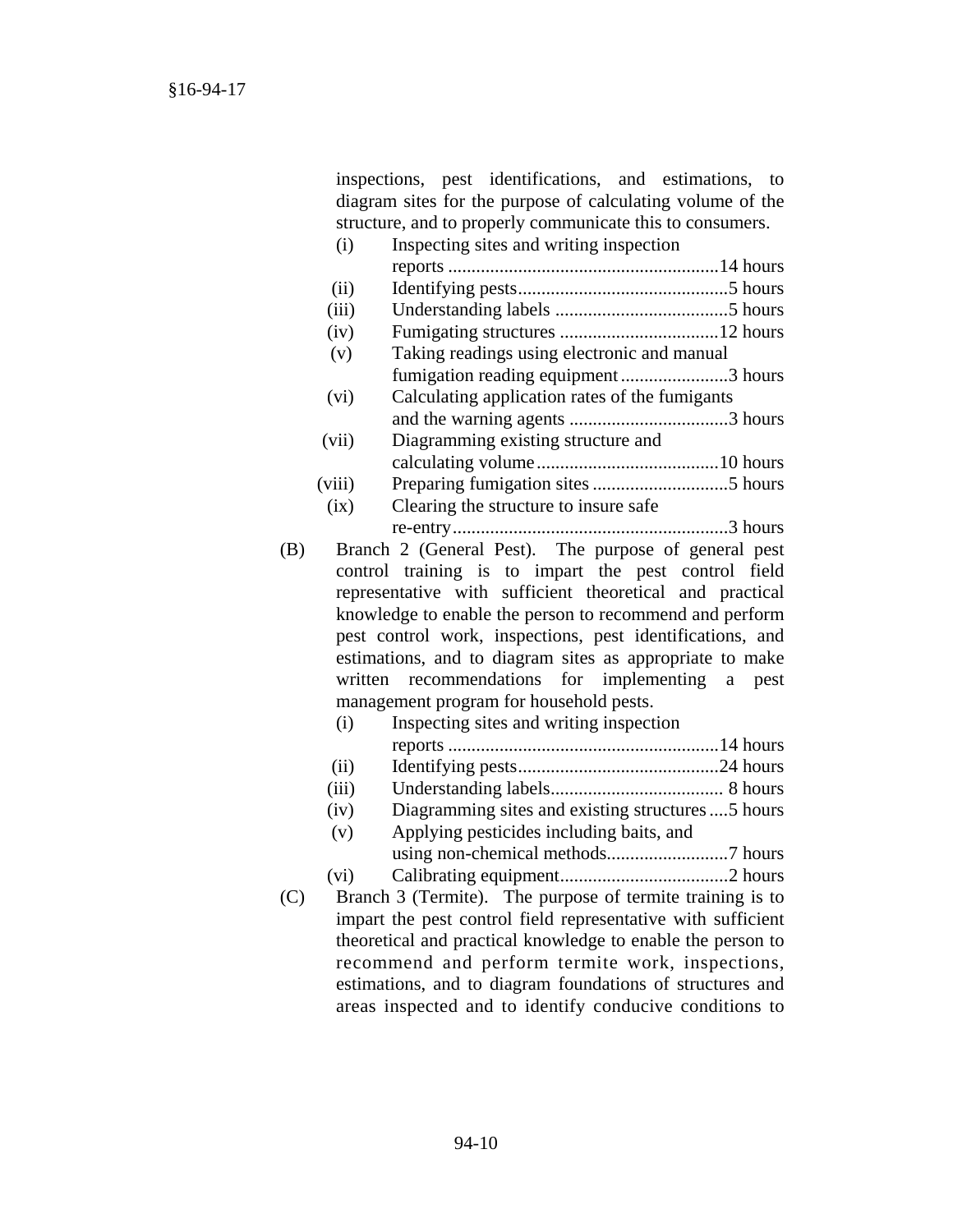provide written and visual documentation of inspection findings.

| (i)    | Inspecting sites and writing inspection           |  |
|--------|---------------------------------------------------|--|
|        |                                                   |  |
| (ii)   |                                                   |  |
| (iii)  |                                                   |  |
| (iv)   | Diagramming foundations of structures and         |  |
|        |                                                   |  |
| (v)    | Applying pesticides including baits, and          |  |
|        |                                                   |  |
| (vi)   |                                                   |  |
| (vii)  | Performing pre-construction and post-construction |  |
|        | treatment using chemical and                      |  |
|        |                                                   |  |
| (viii) | Performing remedial treatments for the control of |  |
|        | subterranean and drywood termites                 |  |
|        |                                                   |  |
|        | المنافذة المتحدث المتحدث المتحدث والمتحدث         |  |

Fumigation for termites shall not be considered valid experience for branch 3.

- (2) The applicant shall have been an applicator in at least twenty-five jobs within the last four years in the specific branch for which application is being made and shall verify, at a minimum, the following:
	- (A) Branch 1 (Fumigation): Twenty-five jobs of chemical application where the applicant was an applicator on structural fumigation jobs;

(B) Branch 2 (General Pest):

 Twenty-five jobs where the applicant was an applicator on chemical and non-chemical application jobs consisting of one or more of the following formulations: liquids, foams, dusts, gels, aerosols, baits, and granules; provided that not more than ten jobs shall consist of monitoring, baiting, or non-chemical methods;

(C) Branch 3 (Termite):

 Twenty-five jobs where the applicant was an applicator on chemical and non-chemical application jobs consisting of one or more of the following formulations: liquids, foams, dusts, gels, aerosols, baits, and granules; provided that not more than ten jobs shall consist of monitoring, baiting, or non-chemical methods. [Eff 10/12/74; am and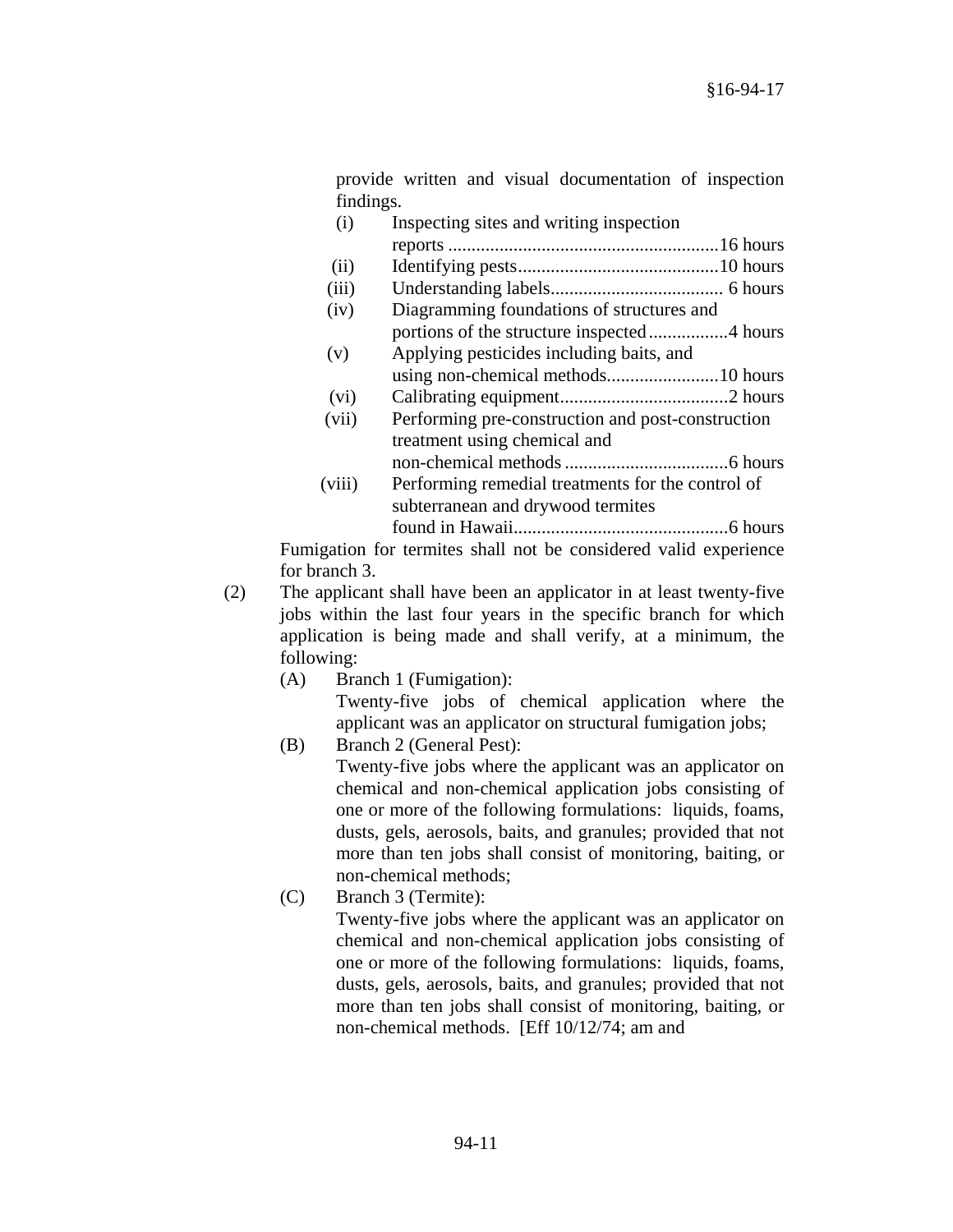ren §16-94-17, 6/22/81; am and comp 9/9/85; am and comp 10/16/95; am and comp 9/1/05] (Auth: HRS §460J-3) (Imp: HRS §460J-3)

§16-94-18 Exhibits required. (a) Individual applicants for licenses shall furnish the board with the following exhibits:

- (1) Two certificates to support experience qualifications on a form prescribed by the board. One certificate shall be completed by an individual operator or RME licensed in the branch for which the application is made; and
- (2) A job list to support the experience qualifications on a form prescribed by the board, which shall include the information listed in section 16-94-17; provided that if, after a good faith effort, the applicant is unable to obtain a verified job list from an individual operator or RME, the board in its sole discretion may accept a job list completed and verified by another person familiar with the applicant's experience.
- (b) Applicants for a business license shall file:
- (1) A current credit report covering at least the previous five years and issued within six months of the application date of each individual applicant, RME, member of a joint venture or limited liability company, partner of a partnership, manager of a limited liability company, and each officer of a corporate entity;
- (2) A copy of a current workers' compensation certificate from an insurer authorized to conduct business in this State or an unauthorized insurer in accordance with article 8 of chapter 431, HRS, or a risk retention or risk purchasing group in accordance with chapter 431K, HRS, that indicates that the policy is in force; or proof that the person has been authorized to act as a self-insurer under chapter 386, HRS, or is excluded from the requirements of chapter 386. The board shall be notified of any cancellation, termination, or withdrawal of any policy. Applicants claiming an exclusion under chapter 386, HRS, shall submit and sign a statement claiming such exclusion to the board;
- (3) A copy of a current certificate of general liability insurance from an insurer authorized to conduct business in this State, an unauthorized insurer in accordance with article 8 of chapter 431, HRS, or a risk retention or risk purchasing group in accordance with chapter 431K, HRS, showing full policy coverage of the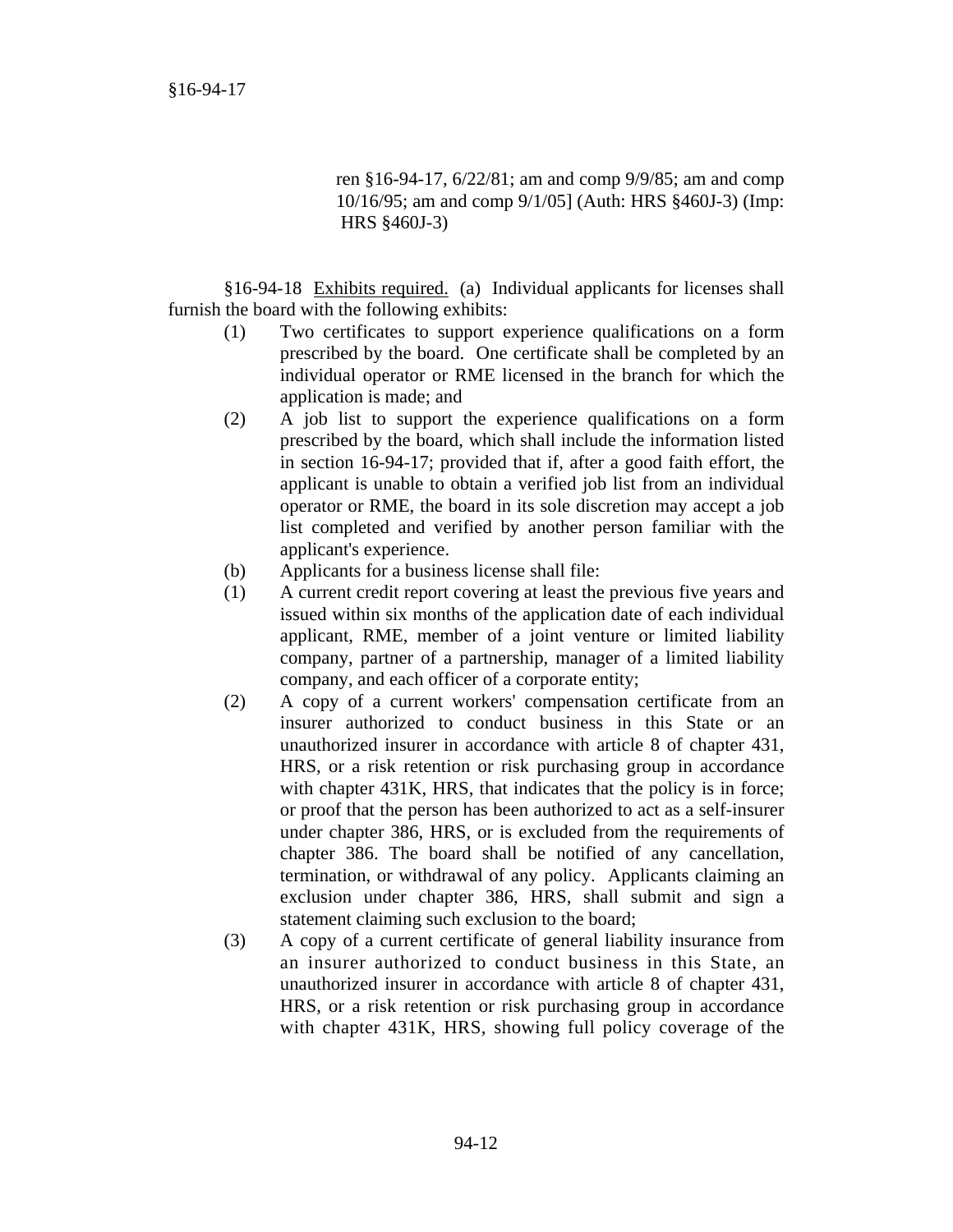applicant in the minimum amount of \$100,000 for any one claim and a minimum aggregate of not less than \$300,000 for all claims arising during a policy term of one year. The board shall be notified in writing at least thirty days prior to any cancellation, termination, or withdrawal of any policy by the insurer. In the event such policy cannot be obtained, the applicant may file with the board in lieu thereof a verified statement providing proof satisfactory to the board of financial responsibility equivalent to that provided for by such insurance policy; and

(4) A tax clearance or proof of compliance with a payment arrangement from the state department of taxation issued within six months of the application date.

(c) Pest Control entities shall submit a letter signed by the officers of the corporation, partners of a partnership or limited liability partnership, members or managers of a limited liability company, or members of a joint venture designating the RME or RMEs. This letter shall also be countersigned by the RME and shall accompany the application for license. [Eff 10/12/74; am and ren §16-94-18, 6/22/81; am and comp 9/9/85; am and comp 10/16/95; am and comp 9/1/05] (Auth: HRS §460J-3) (Imp: HRS §460J-8)

§16-94-19 Joint venture license. (a) A joint venture license shall be issued to those joint venture applicants where at least one party holds an appropriate license. All unlicensed members in a joint venture or partners in a partnership shall submit current credit reports, a current tax clearance or proof of compliance with a payment arrangement from the State Department of Taxation, and any other information requested by the board along with the application for licensure.

(b) Except as otherwise provided by law, all joint ventures and partnerships shall be registered with the department's business registration division prior to engaging in any pest control activity. Joint ventures and partnerships shall provide proof of the registration to the board at the time of application.

(c) Dissolution of the joint venture or partnership licensed under this section shall result in the immediate forfeiture of the license of the joint venture or partnership.

(d) The license of a joint venture or partnership shall be automatically forfeited without a hearing if the license of a member or partner is suspended, revoked, terminated, withdrawn, forfeited, or refused to be renewed.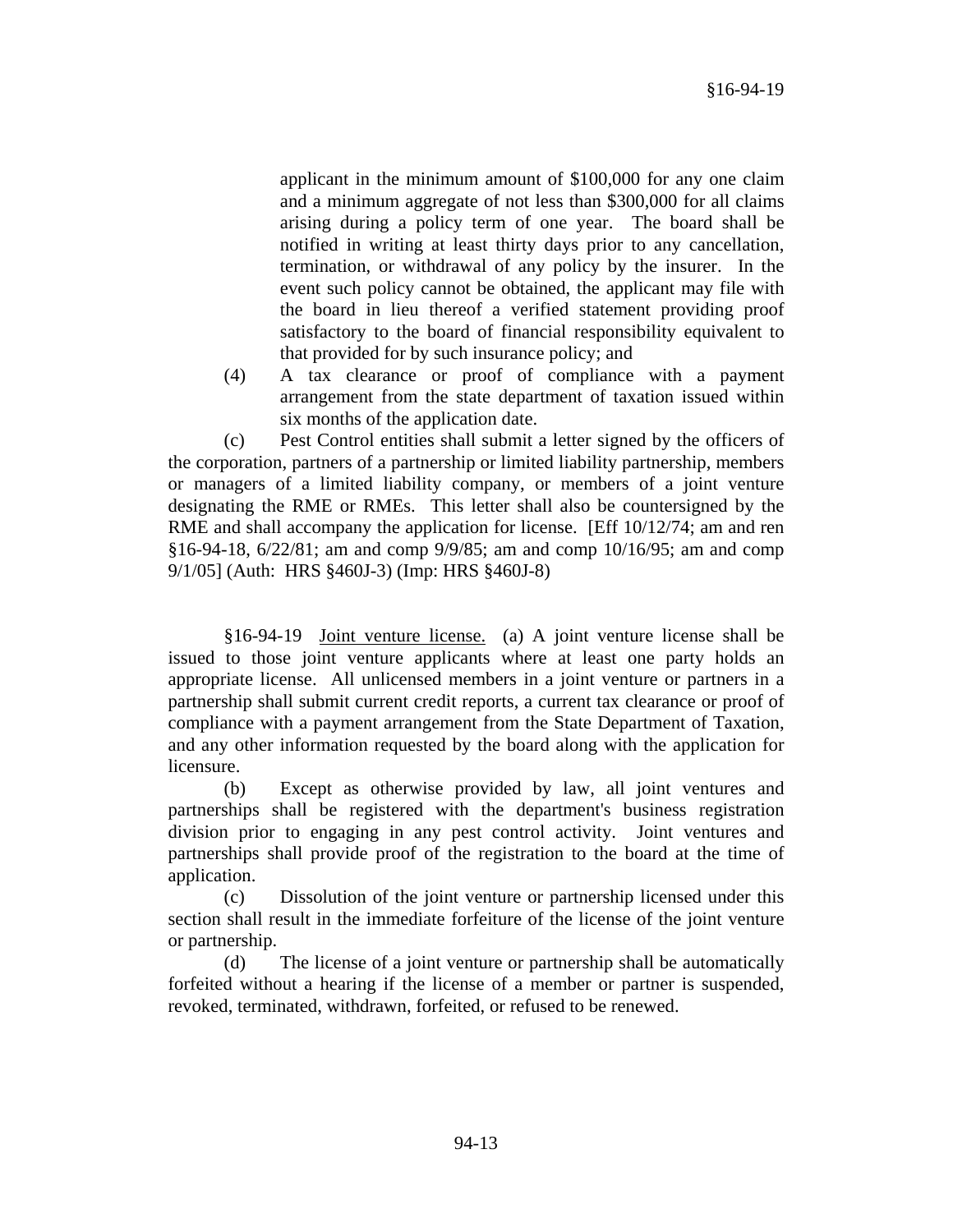(e) Upon dissolution or forfeiture, the joint venture or partnership shall be prohibited from engaging in any pest control activity and shall not bid upon or enter into any new contracts. [Eff 10/12/74; am and ren §16-94-19, 6/22/81; am and comp 9/9/85; comp 10/16/95; am and comp 9/1/05] (Auth: HRS §460J-3) (Imp: HRS §460J-8)

§16-94-20 Power of board to approve other experience. The board may approve certain technical training or business administration training as acceptable experience, but in no case shall the training count as more than one year of experience. [Eff and comp 9/9/85; am and comp 10/16/95; comp 9/1/05] (Auth: HRS §460J-3) (Imp: HRS §460J-3)

§16-94-21 Power of board to accept equivalent knowledge. The board may accept any reasonably equivalent knowledge, training, or experience of the applicant in lieu of a specific experience requirement if upon investigation it makes a detailed finding to that effect. [Eff and comp 9/9/85; comp 10/16/95; comp 9/1/05] (Auth: HRS §460J-3) (Imp: HRS §460J-3)

## SUBCHAPTER 5

## RESPONSIBLE MANAGING EMPLOYEE

§16-94-23 Repealed. [R 9/9/85]

§16-94-24 Repealed. [R 9/9/85]

§16-94-25 Responsible managing employee (RME). A responsible managing employee shall not be deemed to have direct management of the licensee's pest control business unless the individual is:

- (1) A bona fide employee, principally employed by the licensee; provided, that an individual may be the responsible managing employee for more than one firm if:
	- (A) There is a common ownership of at least fifty-one per cent of the equity of each firm for which the individual acts as responsible managing employee;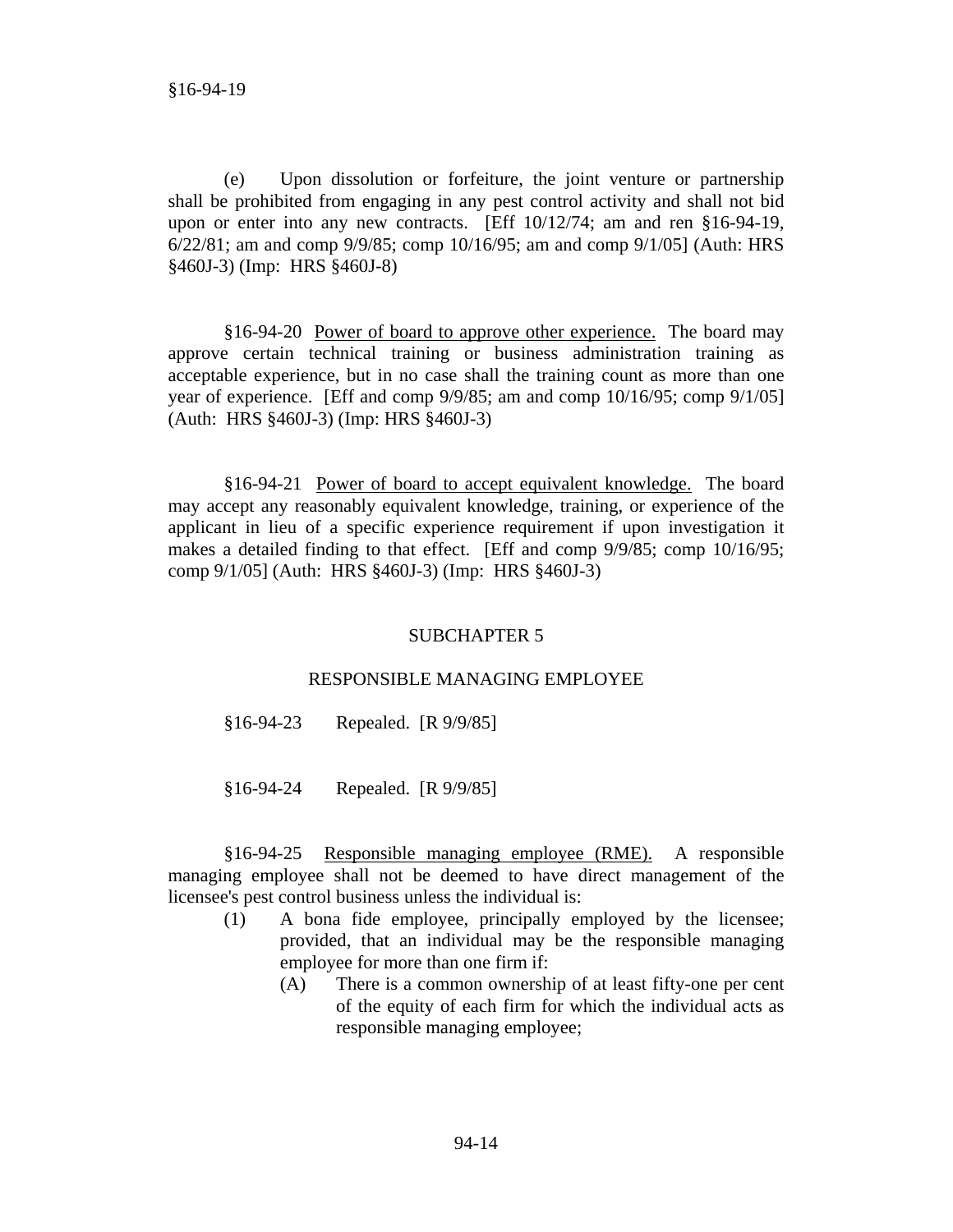- (B) Each additional firm for which the individual acts as responsible managing employee is a subsidiary of or joint venture with the first;
- (C) There is a direct family relationship between the responsible managing employee and the officers of each additional firm for which an individual acts as the responsible managing employee; or
- (D) The board is satisfied that it is in the public interest and that such individual is competent, able, and qualified to be a responsible managing employee for more than one firm;
- (2) In a position to secure full compliance with the pest control law and rules of the board;
- (3) Familiar with all contracts the firm enters into and sees that all contract provisions are carried out. To record that familiarity, the responsible managing employee shall sign or initial all contracts;
- (4) Familiar with all projects the firm undertakes and sees that records are kept on the projects; and
- (5) In residence in the State during the time the RME license is in effect or during the period a project is undertaken. [Eff and comp 9/9/85; am and comp 10/16/95; comp 9/1/05] (Auth: HRS §460J-3) (Imp: HRS §§460J-3, 460J-12)

§16-94-25.1 Change of employment. The pest control operator shall notify the board of any change in employment status of its designated RME or RMEs within ten working days of the change in status. [Eff and comp 10/16/95; comp 9/1/05] (Auth: HRS §460J-3) (Imp: HRS §460J-3)

§16-94-25.5 Record keeping. The pest control operator or RME shall keep records on all jobs performed for a period of two years. The record shall include, but not be limited to, the following information:

- (1) Date of job;
- (2) Client's name and address;
- (3) Branch of pest control; and
- (4) Chemicals and treatment used. [Eff and comp 9/1/05] (Auth: HRS §460J-3) (Imp: HRS §460J-3)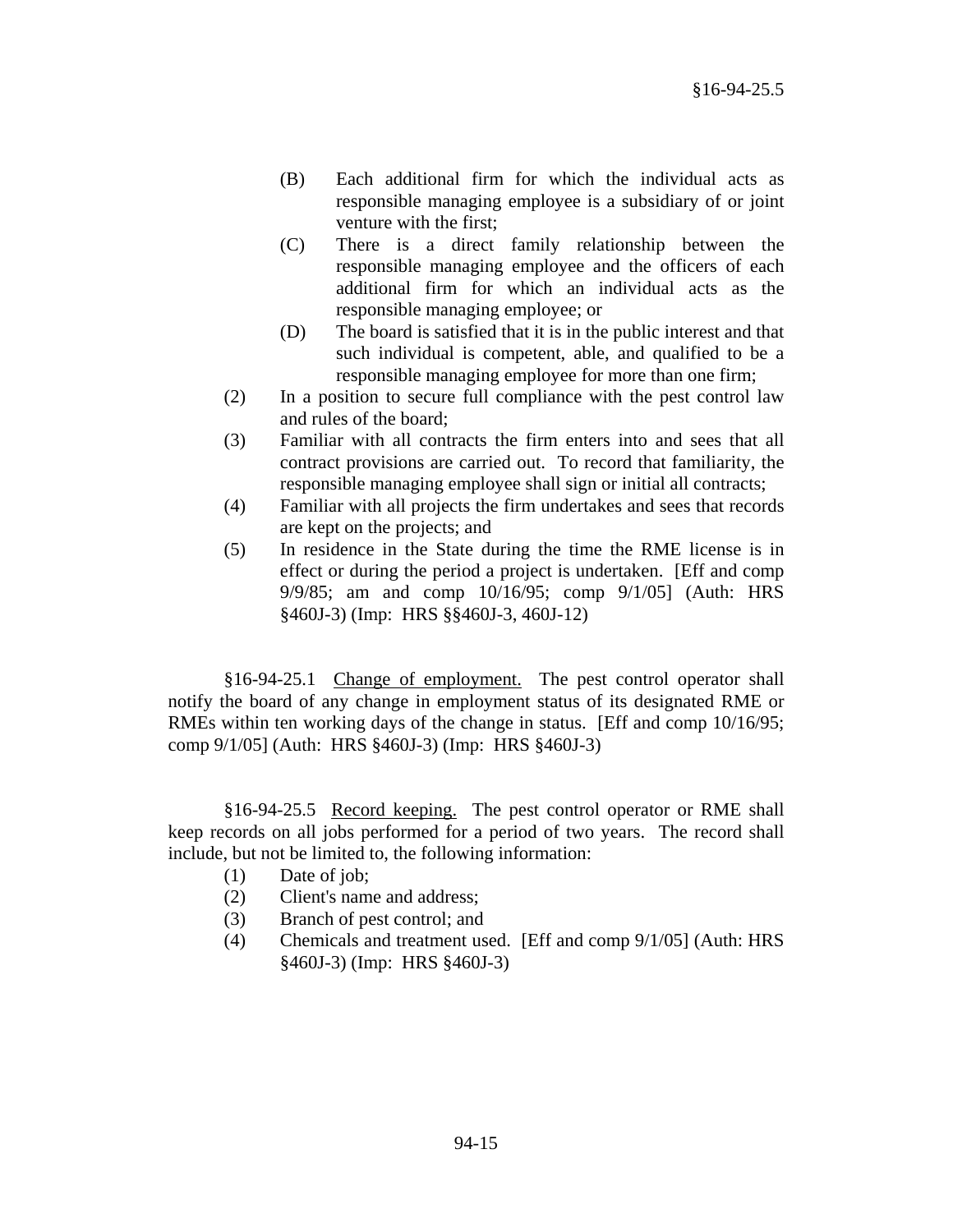§16-94-26 License nontransferable. Licenses issued under the provisions of chapter 460J, HRS, shall be nontransferable. [Eff and comp 9/9/85; comp 10/16/95; comp 9/1/05] (Auth: HRS §§460J-3, 460J-12) (Imp: HRS §460J-12)

§16-94-26.1 Revocation, suspension, and refusal to renew license of principal RME. The license of the principal RME may be suspended, revoked, terminated, or refused to be renewed if the license of contracting entity of which the person is the principal RME is revoked, terminated, suspended, or refused renewal pursuant to section 460J-15, HRS. [Eff and comp 9/9/85; comp 10/16/95; comp 9/1/05] (Auth: HRS §§460J-3, 460J-15) (Imp: HRS §460J-15)

## SUBCHAPTER 6

### PEST CONTROL FIELD REPRESENTATIVE

| \$16-94-27 | Repealed. [R 9/9/85] |
|------------|----------------------|
| §16-94-28  | Repealed. [R 9/9/85] |
| \$16-94-29 | Repealed. [R 9/9/85] |
| \$16-94-30 | Repealed. [R 9/9/85] |
| \$16-94-31 | Repealed. [R 9/9/85] |

§16-94-32 Pest control field representative. The employer shall be held responsible for the acts, conduct, representations, etc., of the pest control field representative within the scope of pest control field representative's employment. The employer also shall be held responsible with the pest control field representative for any violation of the pest control law, safety rules, or this chapter by the field representative and the board may take disciplinary action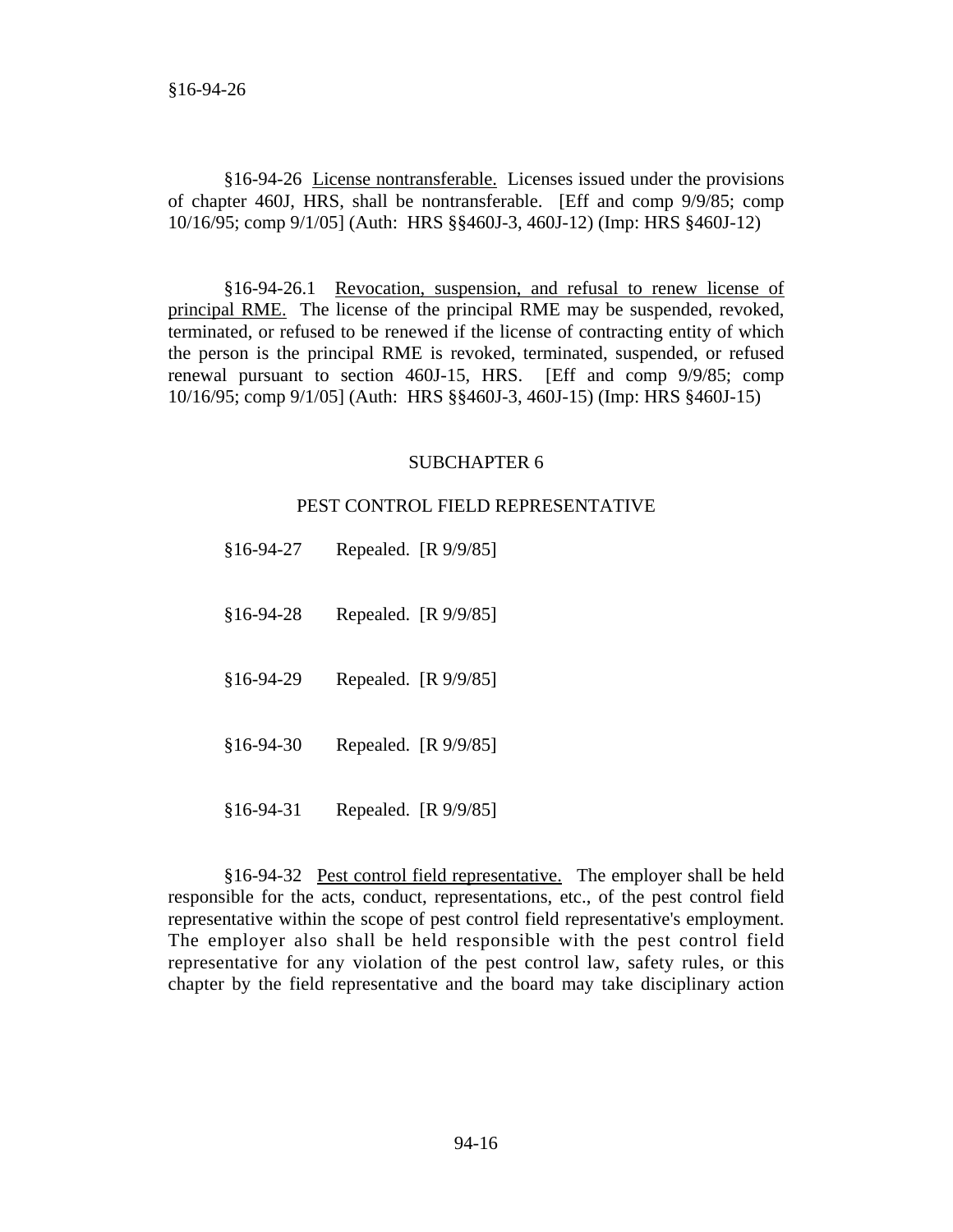against the employer as well as the pest control field representative. [Eff and comp 9/9/85; comp 10/16/95; comp 9/1/05] (Auth: HRS §460J-3) (Imp: HRS §460J-3)

#### SUBCHAPTER 7

#### EXAMINATION FOR INDIVIDUAL LICENSE

§16-94-35 Examination. All applicants shall qualify in a written examination by passing with a score of seventy per cent or better. Examinations shall be given regularly and partial credit shall not be given for any part of the examination. [Eff 10/12/74; am and ren §16-94-35, 6/22/81; am and comp 9/9/85; am and comp 10/16/95; am and comp 9/1/05] (Auth: HRS §460J-13) (Imp: HRS §460J-13)

§16-94-35.1 Examination not required. An examination shall not be required when the applicant, within a period of one year prior to application, has previously qualified by written examination or was licensed in good standing or on an inactive status, provided the applicant applies for a license in the same branch in which the applicant previously qualified by examination or was licensed in good standing or on an inactive status. [Eff and comp 9/1/05] (Auth: HRS §460J-3) (Imp: §§460J-3, 460J-9, 460J-14)

§16-94-36 Reexamination. An applicant for reexamination shall apply on a form prescribed by the board, accompanied by the nonrefundable application fee. A candidate may be reexamined any number of times, provided the application fee is filed for each examination. [Eff 10/12/74; am and ren §16-94-36, 6/22/81; am and comp 9/9/85; am and comp 10/16/95; comp 9/1/05] (Auth: HRS §460J-9) (Imp: HRS §460J-3)

§16-94-37 Filing deadline. Applications shall be filed no later than forty-five days before the date of examination. [Eff and comp 9/9/85; am and comp 10/16/95; comp 9/1/05] (Auth: HRS §460J-3) (Imp: HRS §460J-3)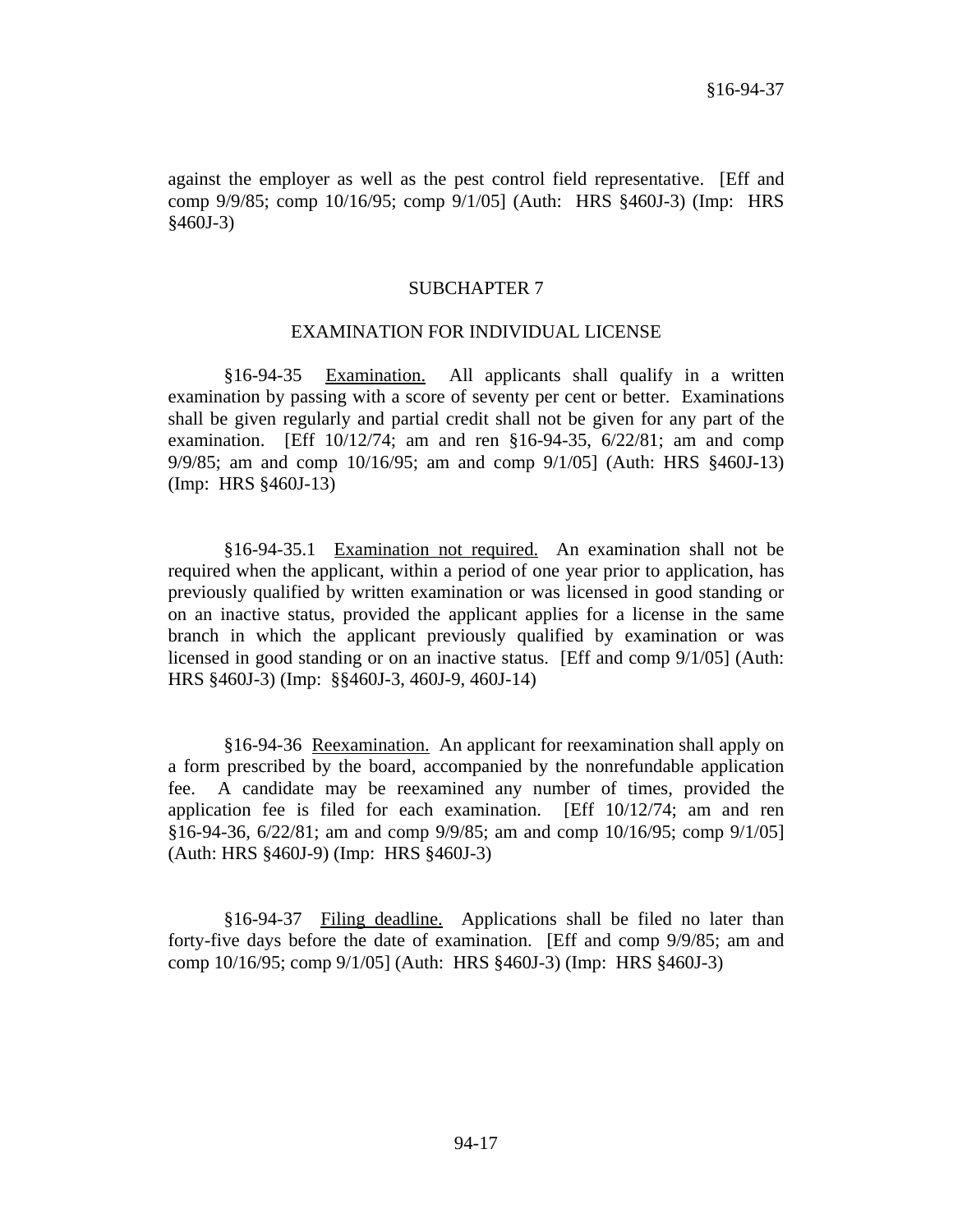## SUBCHAPTER 8

## LICENSE RENEWAL

§16-94-40 License renewal. (a) Each license shall be renewed on or before June 30 of even-numbered years.

(b) Application for renewal shall be accompanied by the applicable fee.

(c) Pest control business licensees shall submit a tax clearance or proof of compliance with a payment arrangement from the State department of taxation issued within six months of the application date.

(d) Operators, RMEs, and field representatives shall submit proof of valid, current certification with the department of agriculture in the appropriate category and subcategories.

(e) Failure, neglect, or refusal to pay the renewal fee shall constitute grounds for forfeiture of license. A forfeited license may be restored upon written application within one year and upon payment of the applicable fee. If application for restoration is not made within one year from date of forfeiture, the individual shall be considered a new applicant and shall satisfy all the requirements for licensure. [Eff  $10/12/74$ ; am and ren §16-94-40, 6/22/81; am and comp 9/9/85; am and comp 10/16/95; am and comp 9/1/05] (Auth: HRS §§460J-3, 460J-14) (Imp: HRS §460J-14)

## SUBCHAPTER 9 Repealed.

- §16-94-45 Repealed. [R 9/9/85]
- §16-94-46 Repealed. [R 9/9/85]
- §16-94-47 Repealed. [R 9/9/85]
- §16-94-48 Repealed. [R 9/9/85]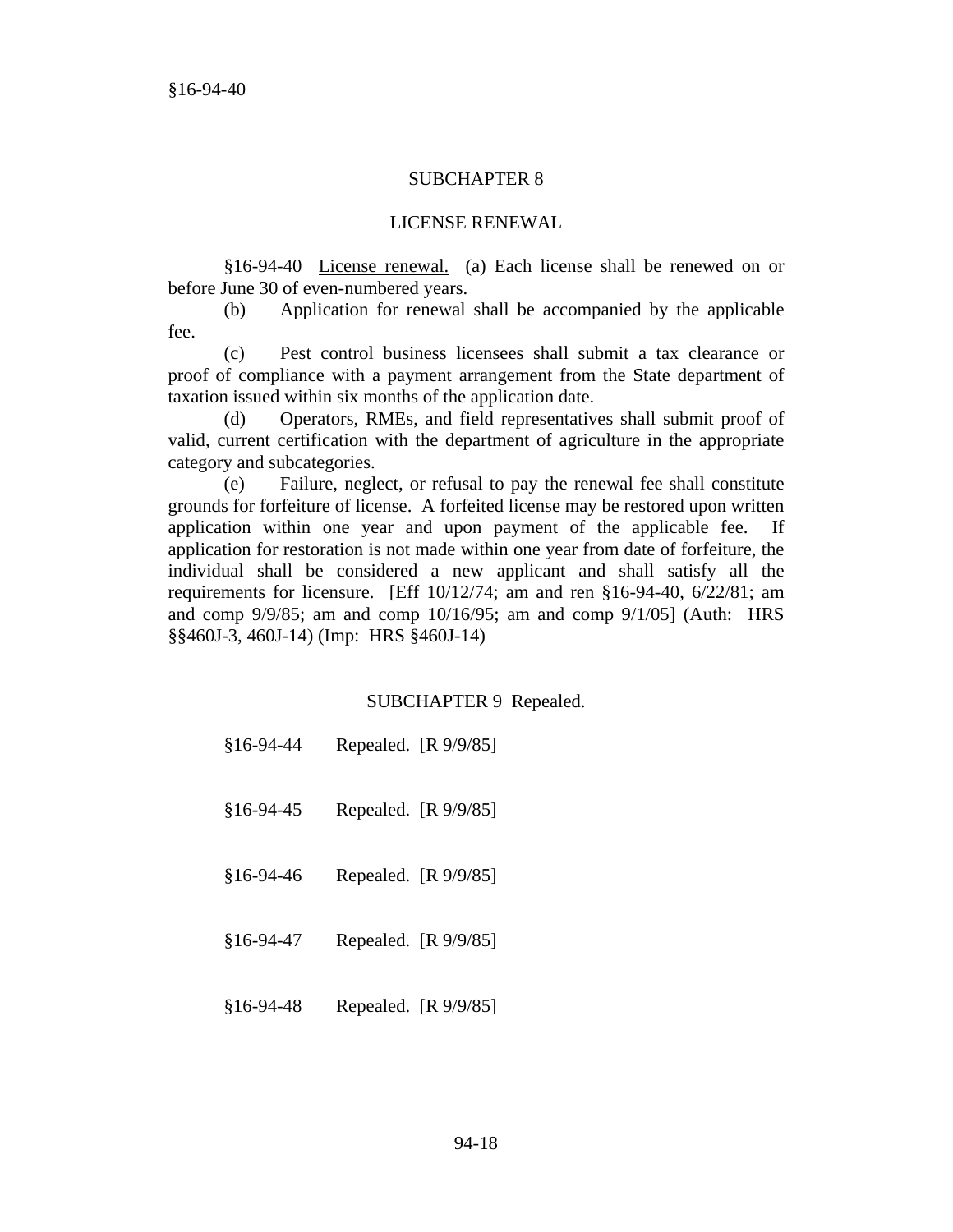## SUBCHAPTER 10

## **INSURANCE**

§16-94-49 Insurance. (a) No person shall engage in the business of pest control unless the person has filed with the board a current copy of a certificate of general liability insurance from an insurer authorized to conduct business in this State, an unauthorized insurer in accordance with article 8 of chapter 431, HRS, or a risk retention or risk purchasing group in accordance with chapter 431K, HRS, showing full policy coverage of the applicant in the minimum amount of \$100,000 for any one claim and a minimum aggregate of not less than \$300,000 for all claims arising during a policy term of one year. The insurance shall cover all branches of pest control work performed or subcontracted by the pest control operator. The board shall be notified in writing at least thirty days prior to any cancellation, termination, or withdrawal of any policy by the insurer. In the event such policy cannot be obtained, the licensee may file with the board in lieu thereof a verified statement providing proof satisfactory to the board of financial responsibility equivalent to that provided for by such insurance policy; provided that no employee of any company need have such policy in effect with respect to work covered by a policy of the company by which the employee is employed. This section shall not apply to vault fumigation.

(b) In addition to subsection (a), no person shall engage in the business of pest control unless the person has filed with the board a current copy of a workers' compensation certificate from an insurer authorized to conduct business in this State or an unauthorized insurer in accordance with article 8 of chapter 431, HRS, or a risk retention or risk purchasing group in accordance with chapter 431K, HRS, that indicates that the policy is in force; or proof that the person has been authorized to act as a self-insurer under chapter 386, HRS, or is excluded from the requirements of chapter 386. Applicants claiming an exclusion under chapter 386, HRS, shall submit and sign a statement claiming such exclusion to the board. The board shall be notified in writing at least thirty days prior to any cancellation, termination, or withdrawal of any policy by the insurer. [Eff 10/12/74; am and ren §16-94-49, 6/22/81; am and comp 9/9/85; am and comp 10/16/95; am and comp 9/1/05] (Auth: HRS §§460J-25, 386-121) (Imp: HRS §§460J-25, 386-121)

Historical Note: Emergency Rules amending §16-94-49(b) and (c) [Eff 10/12/74; am and ren §16-94-49, 6/22/81; am 4/25/85] (Auth: HRS §§460J-25, 386-121) (Imp: HRS §§460J-25, 386-121)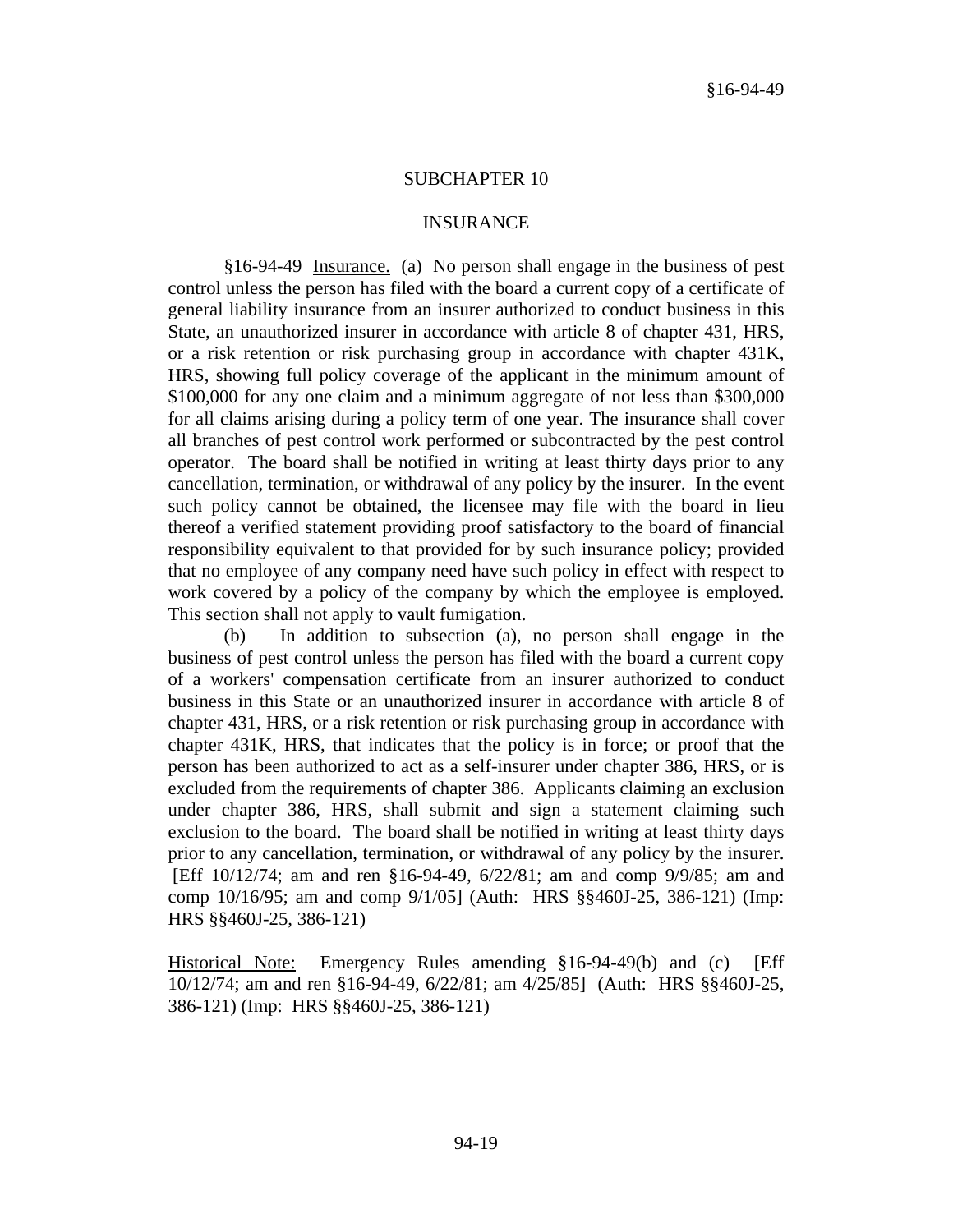#### SUBCHAPTER 11 Repealed.

- §16-94-53 Repealed. [R 9/9/85]
- §16-94-54 Repealed. [R 9/9/85]
- §16-94-55 Repealed. [R 9/9/85]
- §16-94-56 Repealed. [R 9/9/85]
- §16-94-57 Repealed. [R 9/9/85]
- §16-94-58 Repealed. [R 9/9/85]
- §16-94-59 Repealed. [R 9/9/85]
- §16-94-60 Repealed. [R 9/9/85]

### SUBCHAPTER 12

## GENERAL PEST CONTROL REGULATIONS (HOUSEHOLD PESTS)

§16-94-64 Repealed. [R 9/9/85]

§16-94-65 Repealed. [R 9/9/85]

§16-94-66 General pest control. Possession and use of pesticides shall conform to the requirements of federal and state pesticides laws. [Eff 10/12/74; am and ren §16-94-66, 6/22/81; am and comp 9/9/85; comp 10/16/95; comp 9/1/05] (Auth: HRS §460J-3) (Imp: HRS §460J-3)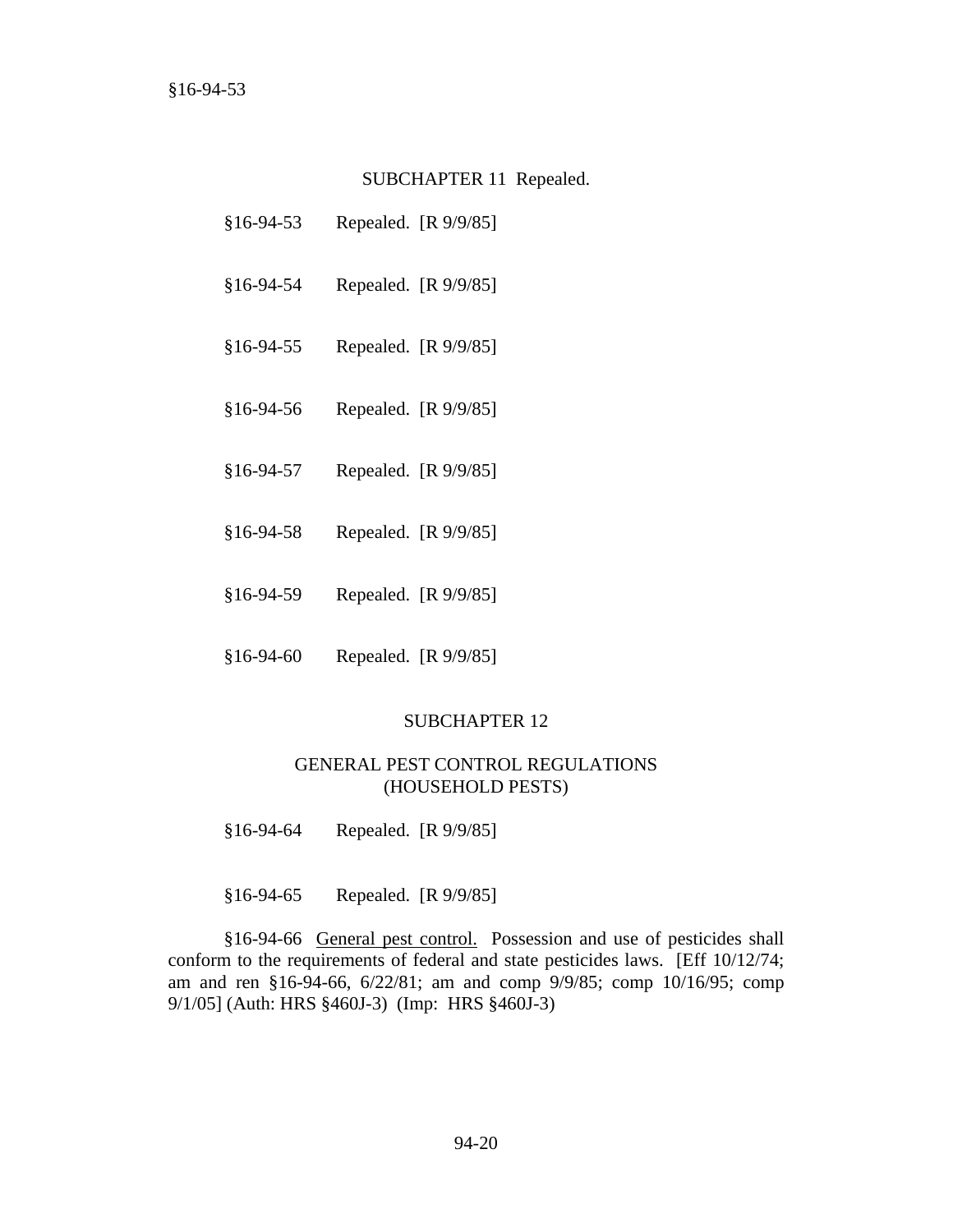### SUBCHAPTER 13

### TERMITE CONTROL REGULATIONS

§16-94-70 Termite control. Possession and use of termiticides shall conform to the requirements of federal and state pesticides laws. An inspection report shall be prepared on a form prescribed by the board which shall contain, in addition to the requirements contained in section 460J-19(b), HRS, the following:

- (1) A foundation diagram or sketch of the structure or structures or portions of the structure or structures inspected. The diagram shall indicate the approximate location of any damage by termites; and
- (2) A statement describing inaccessible areas which were not inspected. These areas may include, but not be limited to, inaccessible subareas, attics, areas with insufficient clearance, areas which require defacing finished surfaces for entry, furnished interiors, interior of hollow walls, spaces between a floor or porch deck and the ceiling or soffit below, and areas where storage conditions or locks make inspection impractical. The licensee shall explain the reason or reasons why any accessible area is not inspected. [Eff 10/12/74; am and ren §16-94-70, 6/22/81; am and comp 9/9/85; am and comp 10/16/95; comp 9/1/05] (Auth: HRS §460J-3) (Imp: HRS §460J-19)

§16-94-71 Recommendation. Each inspection report shall contain recommendations for treatment of termites. [Eff 10/12/74; am and ren §16-94-71, 6/22/81; am and comp 9/9/85; am and comp 10/16/95; comp 9/1/05] (Auth: HRS §460J-20) (Imp: HRS §460J-20)

§16-94-72 Control service agreement. A control service agreement if contracted, shall be in writing and signed by the licensee, or the licensee's representative, and the client, and shall include, in addition to requirements as set forth in section  $460J-19(c)$ , HRS, the following: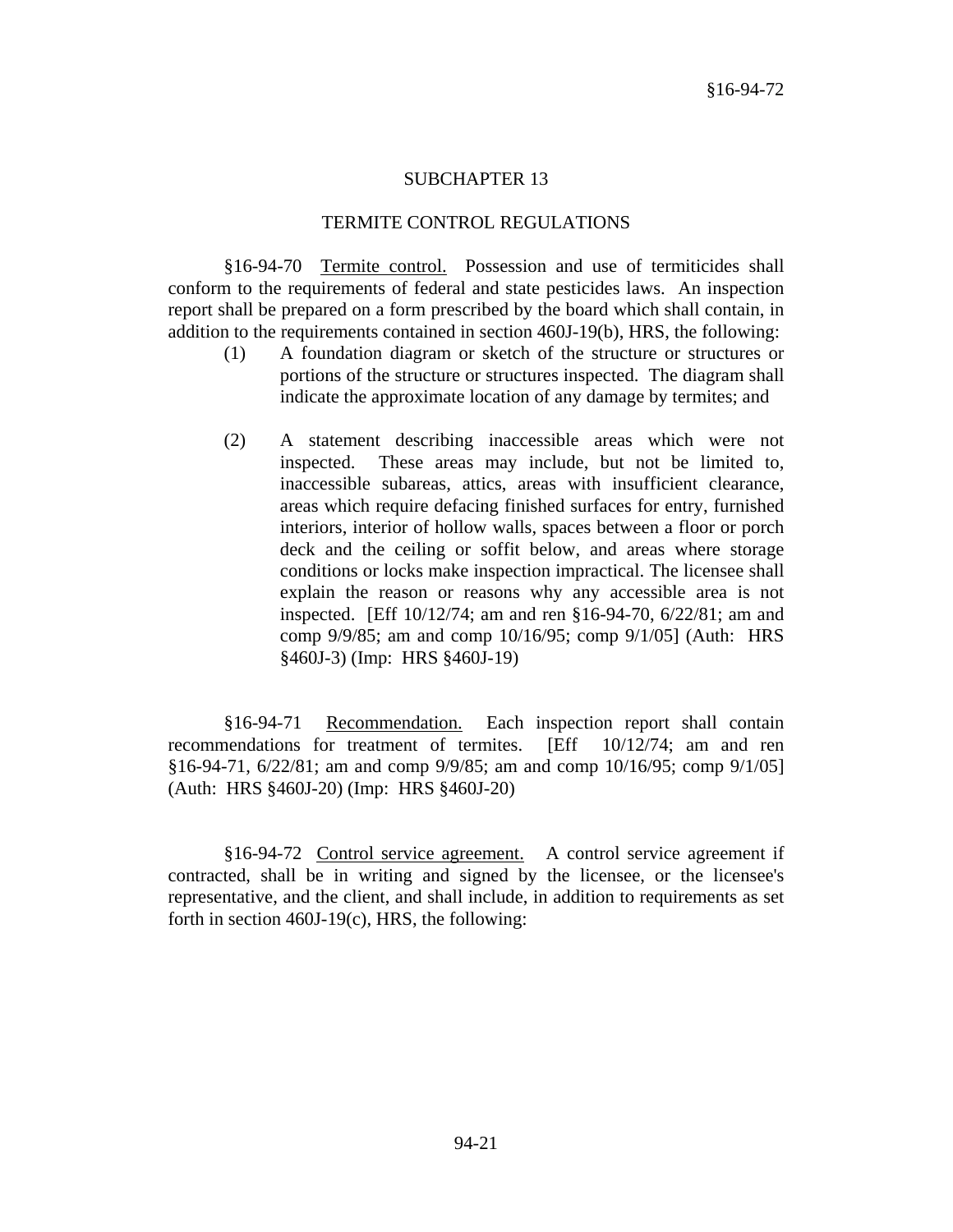- (1) The frequency of the inspection service to be provided, the fee to be charged for each inspection service performed, and the expiration date of agreement;
- (2) The type and manner of treatment of any infestation or reinfestation;
- (3) Whether control service inspection fee includes repairs;
- (4) Whether treatment of any infestation or reinfestation covered under a control service agreement may be performed at the time of inspection and whether there will be an additional charge for the treatment at that time; and
- (5) The operator shall keep the original inspection report and any subsequent control service reports for a period of not less than two years after completion of the control service agreement. The records shall be made available to the representative of the board during business hours. [Eff 10/12/74; am and ren §16-94-72, 6/22/81; am and comp 9/9/85; comp 10/16/95; am and comp 9/1/05] (Auth: HRS §460J-19) (Imp: HRS §460J-19)

### SUBCHAPTER 14 Repealed.

§16-94-76 Repealed. [R 10/16/95]

## SUBCHAPTER 15

#### ADVERTISEMENT

§16-94-80 Guaranty; guarantee; guaranteed. The terms "guaranty," "guarantee," or "guaranteed" shall not be used in any advertising without a specific statement describing the limitations and conditions of the "guaranty," "guarantee," or "guaranteed." The statement shall include a description of the work to be performed under the "guaranty," guarantee," or "guaranteed." [Eff 10/12/74; am and ren §16-94-80, 6/22/81; am and comp 9/9/85; comp 10/16/95; comp 9/1/05] (Auth: HRS §460J-3) (Imp: HRS §460J-3)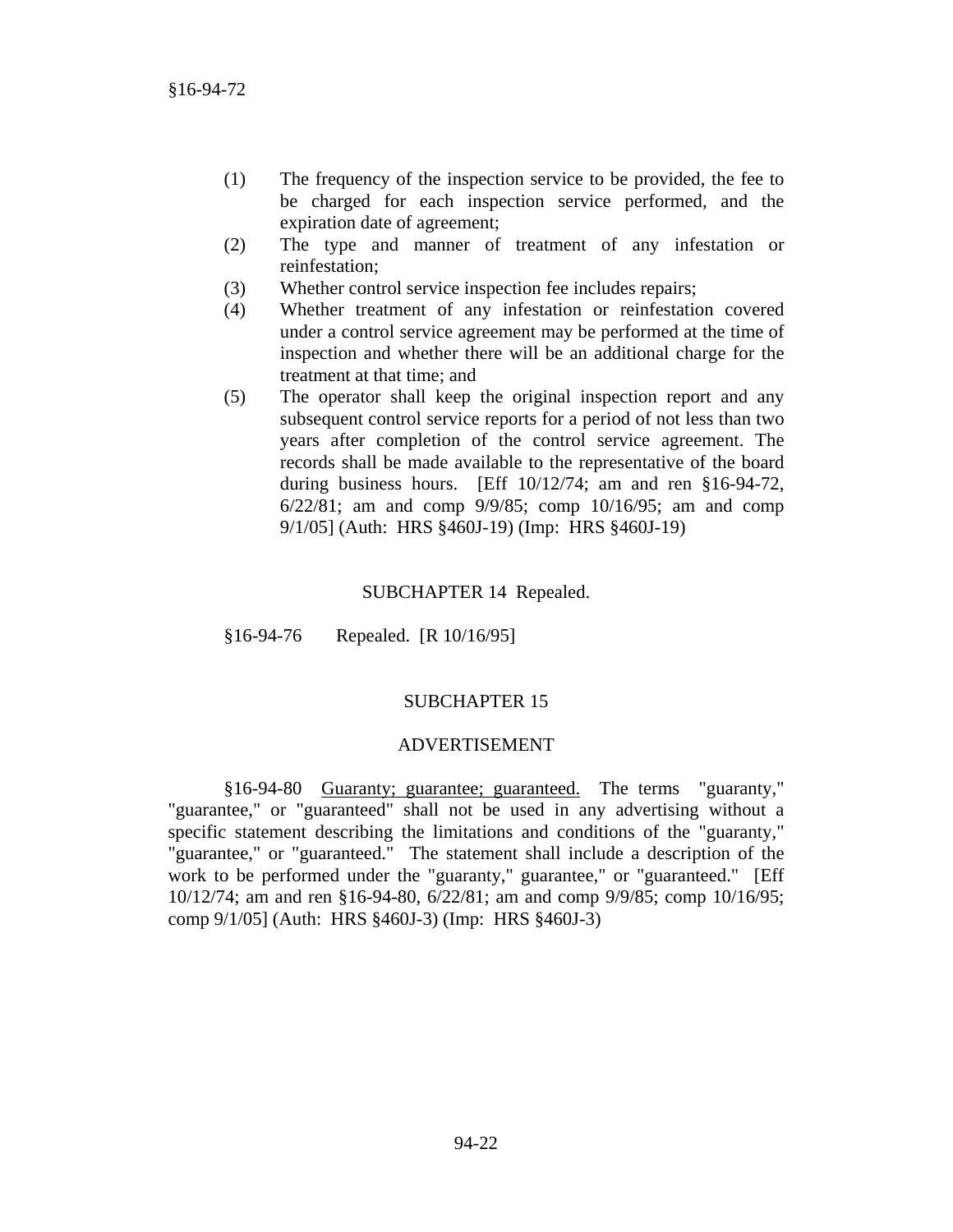§16-94-81 Termite-proof. This term shall not be used. [Eff 10/12/74; am and ren §16-94-81, 6/22/81; am and comp 9/9/85; comp 10/16/95; comp 9/1/05] (Auth: HRS §460J-3) (Imp: HRS §460J-3)

§16-94-82 Free inspection; free inspection report. The terms "free inspection" or "free inspection report" shall not be used in advertisements unless a written report of the "free inspection" or "free inspection report" is given to the person requesting the service. The report shall be on a form which conforms to the minimum requirements of this chapter. [Eff 10/12/74; am and ren §16-94-82, 6/22/81; am and comp 9/9/85; comp 10/16/95; comp 9/1/05] (Auth: HRS §460J-3) (Imp: HRS §460J-3)

§16-94-83 Bond; bonded. The terms "bond" or "bonded" shall only be used when the conditions and circumstances under which the bond is issued are clearly stated. The payee of the bond shall be identified in the written statement. [Eff 10/12/74; am and ren §16-94-83, 6/22/81; am and comp 9/9/85; comp 10/16/95; comp 9/1/05] (Auth: HRS §460J-3) (Imp: HRS §460J-3)

§16-94-84 Government approved. Such claims as "Method Approved by the Government" or "U.S. Government Approved" shall not be used. [Eff 10/12/74; 10/12/74; am and ren 16-94-84, 6/22/81; am and comp 9/9/85; comp 10/16/95; comp 9/1/05] (Auth: HRS §460J-3) (Imp: HRS §460J-3)

§16-94-85 Identification of company vehicles. All company-operated service vehicles shall be properly identified with the company's name and pest control operator's license number. [Eff 10/12/74; am and ren §16-94-85, 6/22/81; am and comp 9/9/85; comp 10/16/95; comp 9/1/05] (Auth: HRS §460J-3) (Imp: HRS §460J-3)

§16-94-86 Advertising. The company's name and pest control operator's number shall appear in all advertisements on TV, radio, newspapers, telephone directories, handbills, or other media. [Eff 10/12/74; am and ren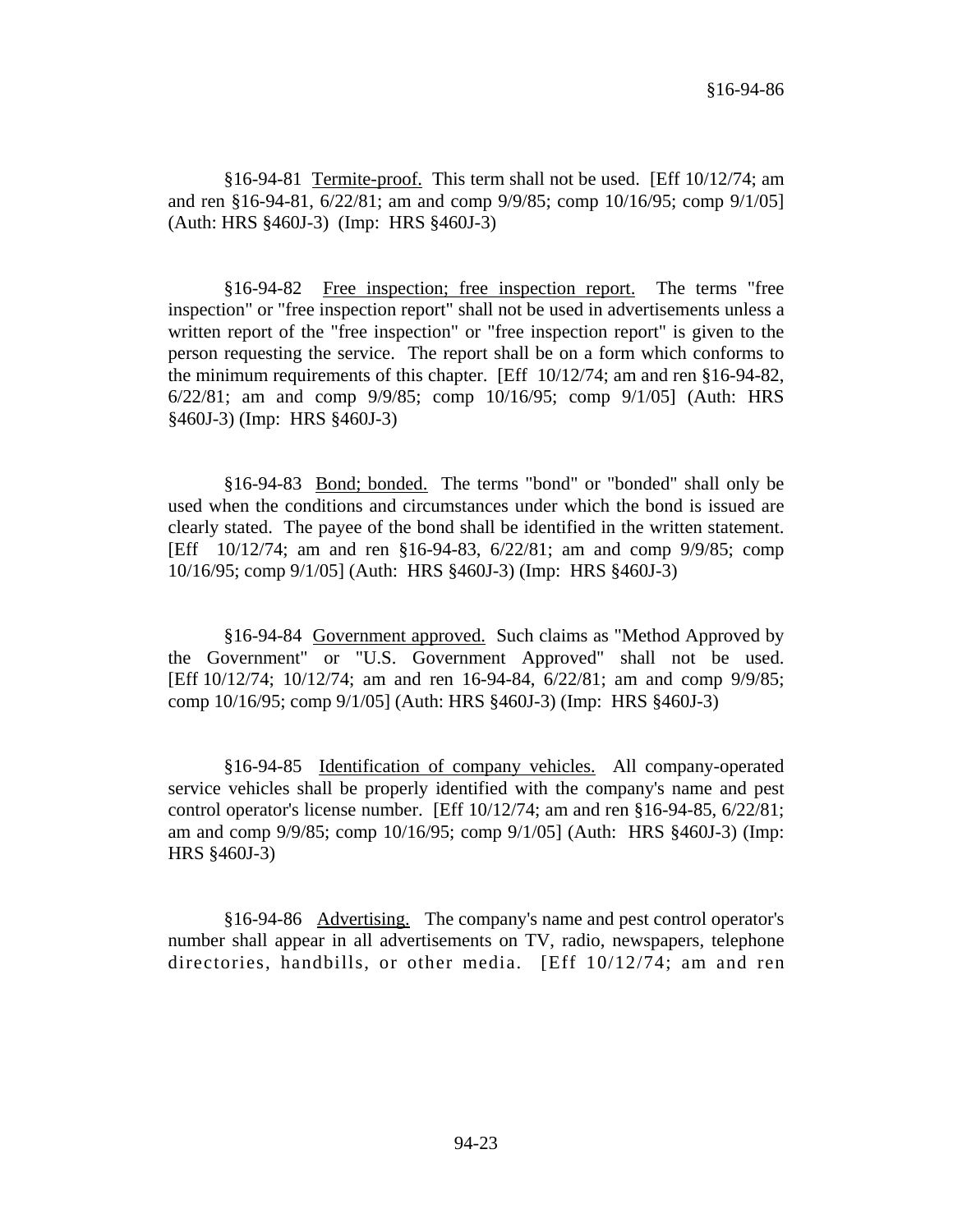§16-94-86, 6/22/81; am and comp 9/9/85; comp 10/16/95; comp 9/1/05] (Auth: HRS §460J-3) (Imp: HRS §460J-3)

## SUBCHAPTER 16

#### SEVERABILITY

§16-94-90 Severability. If any section of this chapter is declared unconstitutional, or the applicability thereof to any person or circumstance is held invalid, the constitutionality of the remainder of this chapter and applicability thereof to other persons and circumstances shall not be affected. [Eff and comp 9/9/85; comp 10/16/95; comp 9/1/05] (Auth: HRS §460J-3) (Imp: HRS §460J-3)

#### SUBCHAPTER 17

#### PRACTICE AND PROCEDURE

§16-94-94 Administrative practice and procedure. The rules of practice and procedure for pest control operators shall be as provided in chapter 16-201, the rules of practice and procedure of the department of commerce and consumer affairs, which are incorporated by reference and made a part of this chapter. [Eff and comp 9/9/85; am and comp 10/16/95; comp 9/1/05] (Auth: HRS §§91-2, 460J-3) (Imp: HRS §§91-2, 460J-3, 460J-16)

§16-94-97 Oral testimony. (a) The board shall accept oral testimony on any item which is on the board's agenda, provided that the testimony shall be subject to the following conditions:

- (1) Each person seeking to present oral testimony shall so notify the board not later than forty-eight hours before the meeting, and at that time shall state the item on which testimony is to be presented;
- (2) The board may request that any person providing oral testimony submit the remarks, or a summary of the remarks, in writing to the board;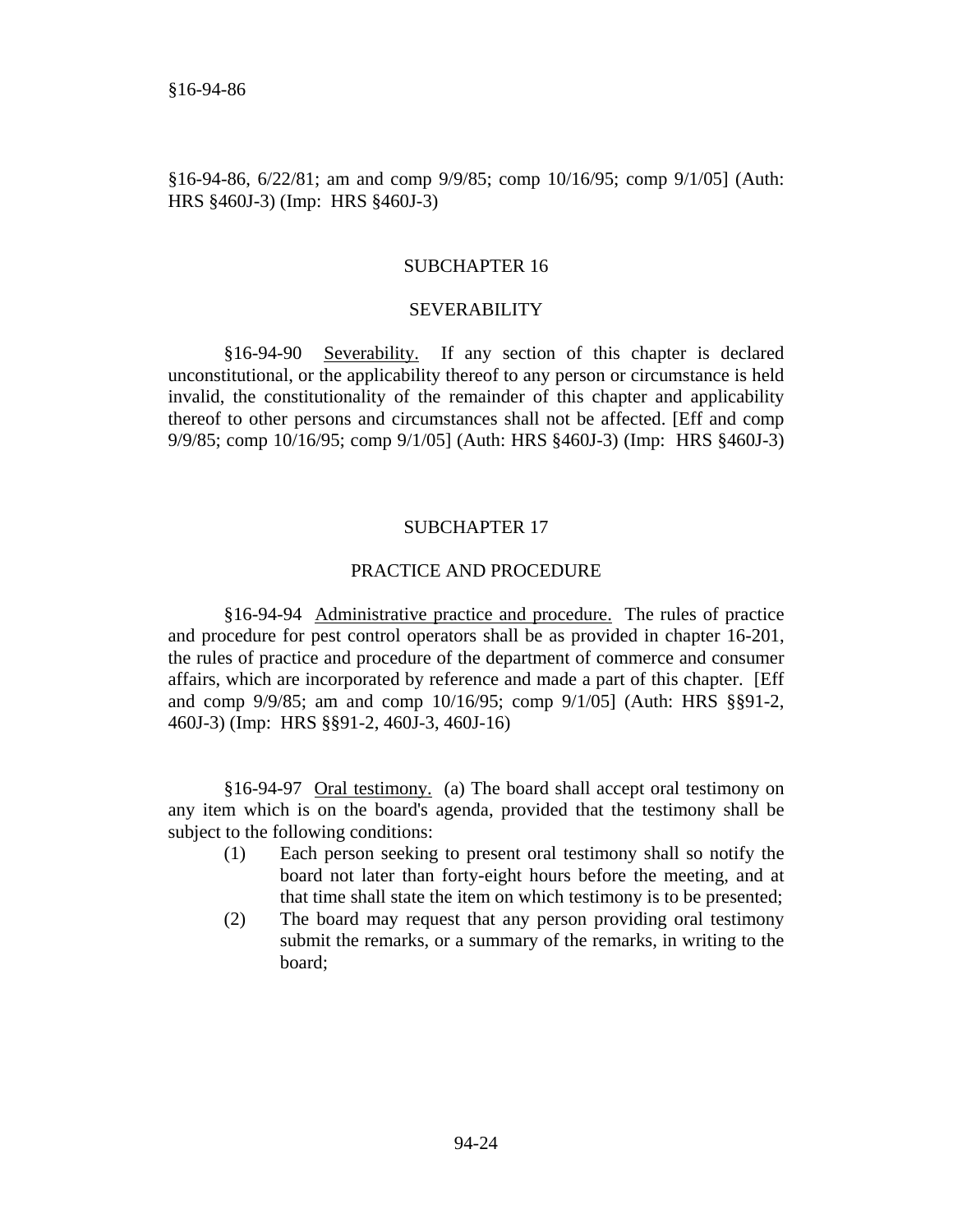- (3) The board may rearrange the items on the agenda for the purpose of providing for the most efficient and convenient presentation of oral testimony;
- (4) Persons presenting oral testimony shall, at the beginning of the testimony, identify themselves and the organization, if any, that they represent;
- (5) The board may limit oral testimony to a specified time period, but in no case shall the period be less than five minutes, and the person testifying shall be informed prior to the commencement of the testimony of the time constraints to be imposed; and
- (6) The board may refuse to hear any testimony which is irrelevant or immaterial to the agenda item on which it is presented.

(b) Nothing in this section shall require the board to hear or receive any oral or documentary evidence from a person on any matter which is the subject of another pending proceeding subject to hearings relief, declaratory relief, or rule relief of chapter 16-201.

(c) Nothing in this section shall prevent the board from soliciting oral remarks from persons present at the meeting or from inviting persons to make presentations to the board on any particular matter on the board's agenda. [Eff and comp 9/1/05] (Auth: HRS §460J-3) (Imp: HRS §92-3)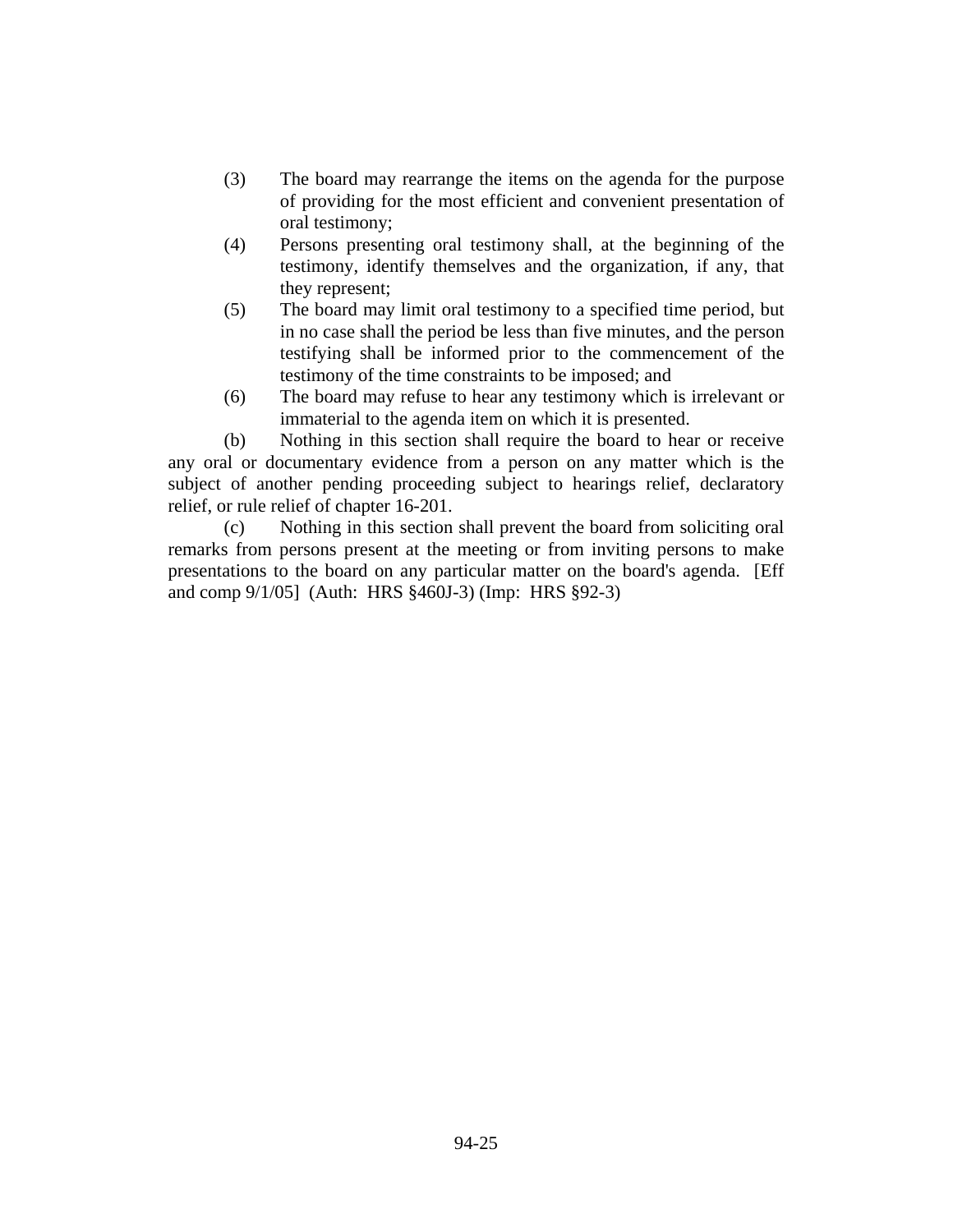Amendments to and compilation of Chapter 16-94, Hawaii Administrative Rules, on the Summary page dated July 25, 2005, were adopted on July 25, 2005, following a public hearing held on July 25, 2005, after public notices was given in the Honolulu Star Bulletin, The Garden Island, the Hawaii Tribune-Herald, West Hawaii Today and The Maui News on June 24, 2005.

These rules shall take effect ten days after filing with the Office of the Lieutenant Governor.

> /s/ Michael Botha Michael Botha, Chairperson Pest Control Board

APPROVED AS TO FORM: Date 8/10/05

/s/ Shari J. Wong Deputy Attorney General

APPROVED: Date 8/11/05

/s/ Lawrence M. Reifurth for MARK E. RECKTENWALD, Director Commerce and Consumer Affairs

APPROVED: Date 8/18/05

/s/ Linda Lingle LINDA LINGLE Governor State of Hawaii

> August 22, 2005 Filed

## DEPARTMENT OF COMMERCE AND CONSUMER AFFAIRS